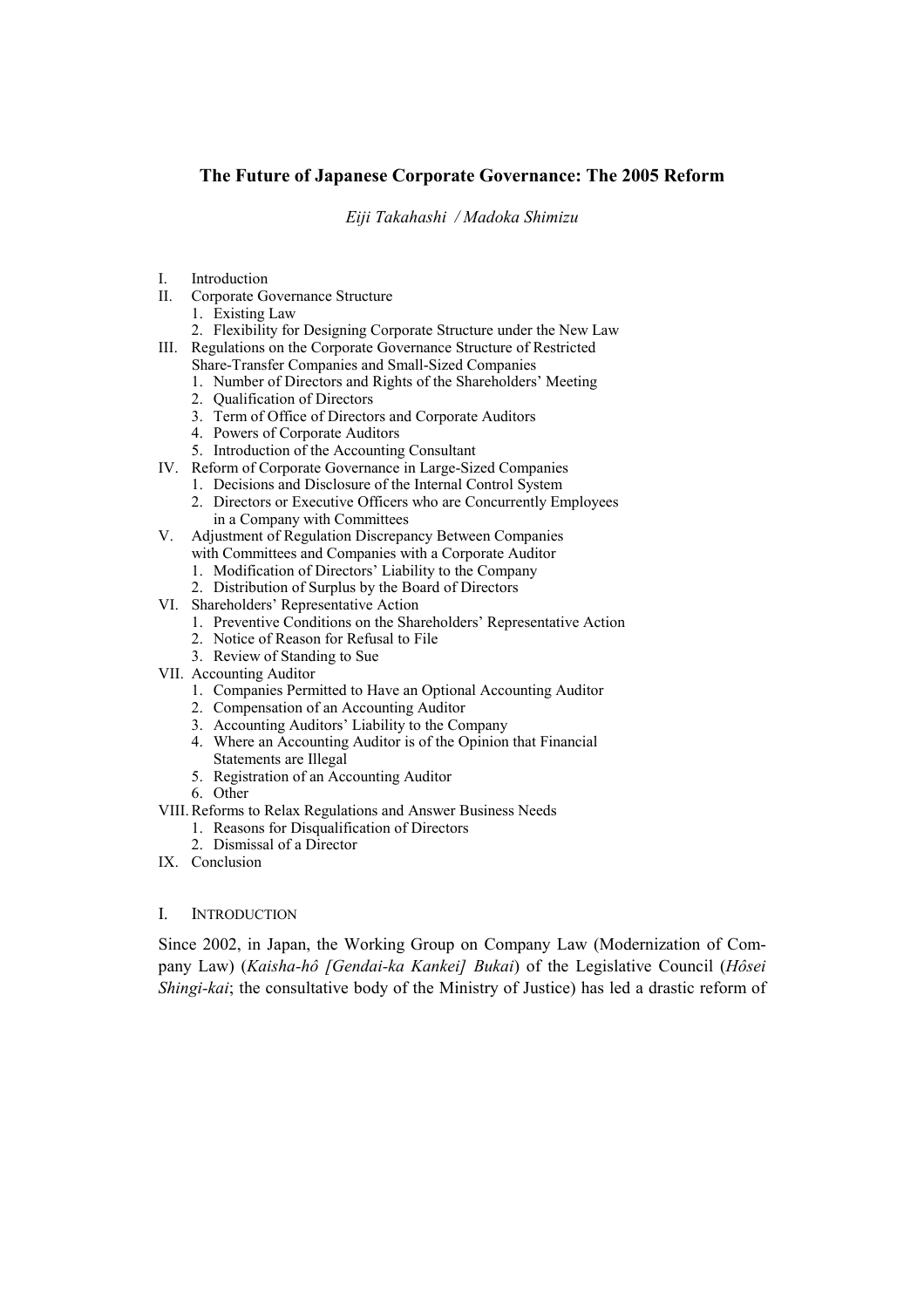the company law – including Part II of the Commercial Code;<sup>[1](#page-1-0)</sup> the Limited Liability Company Law; [2](#page-1-1) and the Law of Exceptional Provisions to the Commercial Code Concerning the Audit, etc., of Stock Companies (hereinafter: Exceptional Provisions).[3](#page-1-2) The Working Group published the results of their discussions as *kaisha hôsei no gendai-ka ni kansuru yôkô* (The Final Draft on the Modernization of the Company Law; hereinafter: Final Draft)<sup>[4](#page-1-3)</sup> in February 2005. Based on the Final Draft, the Working Group prepared *kaisha-hô-an* (Company Code Bill; hereinafter: Company Code).<sup>5</sup> and submitted it to the Diet in March 2005. The Diet passed the Company Code with a few amendments on 29 June 2005.[6](#page-1-5) The discussion in this article is based on the Company Code amended and approved by the Diet.

Since 2001, the company law has been reformed according to the following policies: (i) securing the realization of corporate governance; (ii) bringing the law into line with the highly-developed information society; (iii) improving fundraising measures; (iv) bringing the company law into line with the internationalization of corporate activity; and (v) modernizing terms and consolidating the company law. The 2005 reform is the culmination of a series of reforms in 2001 and 2002.[7](#page-1-6)

According to the Final Draft, one of the fundamental aims of the 2005 reform is to establish an intelligible company law. Specifically, to modernize the old language – in use since the original enactment of the Commercial Code in the Meiji era; to arrange terms and clarify interpretations; and to consolidate the laws relating to companies (Part II of the Commercial Code; the Limited Liability Company Law; and the Exceptional Provisions) into *kaisha-hô* (Company Code).[8](#page-1-7) The other fundamental aim is to review and adjust the whole of the company law, which has been reformed frequently, in order to bring it into line with the current social situation.<sup>[9](#page-1-8)</sup> Although the 2005 reform

<span id="page-1-0"></span><sup>1</sup> *Shôhô*, Law No. 48/1899, as amended by Law No. 154/2004.

<span id="page-1-1"></span><sup>2</sup> *Yûgen kaisha-hô*, Law No. 74/1938, as amended by Law No. 88/2004.

<span id="page-1-2"></span><sup>3</sup> *Kabushiki kaisha no kansa-tô ni kansuru shôhô no tokurei ni kansuru hôritsu*, Law No. 22/1974, as amended by Law No. 87/2004.

<span id="page-1-3"></span><sup>4</sup> Available on the Ministry of Justice website: *<http://www.moj.go.jp/SHINGI/050209-1.html>*.

<span id="page-1-4"></span><sup>5</sup> Reported in: Shôji Hômu 1727 (2005); available on the Ministry of Justice website: *<http://www.moj.go.jp/HOUAN/houan31.html>*.

<span id="page-1-5"></span><sup>6</sup> The new Company Code will be enacted in April 2006.

<span id="page-1-6"></span><sup>7</sup> K. EGASHIRA ET AL., *Kaisha hôsei no gendai-ka ni kansuru yôkô-shian wo megutte* [A Discussion of The Tentative Draft on the Modernization of the Company Law], in: Shôji Hômu 1685 (2004) 8 (quoting T. Aizawa). In relation to the 2001-2002 reforms, see Jurisuto 1206 (2001) 6-262; M. SHISEKI, *Heisei 14-nen kaisei shôhô no kaisetsu* [I]-[XI] [An Explanation of the 2002 Reform of the Commercial Code], in: Shôji Hômu 1636 (2002) 6-18; 1638 (2002) 24-31; 1639 (2002) 13-18; 1640 (2002) 4-10; 1641 (2002) 16-28; 1642 (2002) 19-26; 1643 (2002) 18-25; 1644 (2002) 15-22; 1646 (2002) 4-9; 1649 (2002) 4-13; 1650 (2002) 10-18.

<span id="page-1-7"></span><sup>8</sup> Final Draft Part 1 Chap. 1, 1-3 (2004).

<span id="page-1-8"></span><sup>9</sup> See Final Draft Part 1 Chap. 2.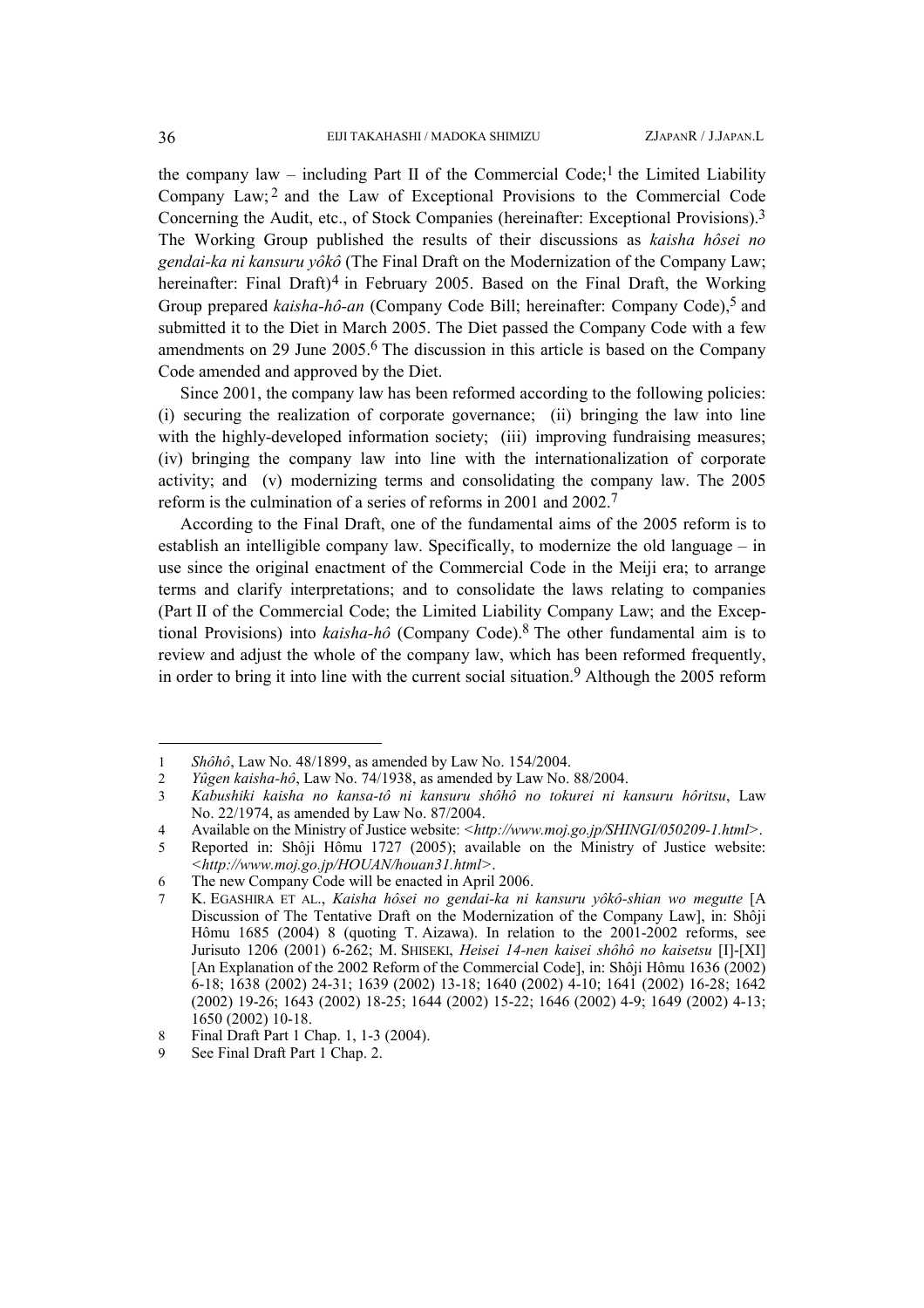covers the whole company law field, this article focuses on reforms to the structure of stock companies and, within that field, discusses those issues of corporate governance that are important in terms of comparative law.

#### II. CORPORATE GOVERNANCE STRUCTURE

#### *1. Existing Law*

l

The current company law requires all companies to have at least a shareholders' meeting and a board of directors. The shareholders' meeting appoints the directors (Art. 254 Commercial Code). The Japanese company law provides two kinds of governance structure models. One is the "Company with Committees",[10](#page-2-0) the other is the "Company with a Corporate Auditor".<sup>[11](#page-2-1)</sup> The corporate governance structure, except for the shareholders' meeting and the board of directors, differs between a Company with Committees and a Company with a Corporate Auditor. Furthermore, the Exceptional Provisions provide different auditing system rules depending on the size of the company.

A Company with a Corporate Auditor must have at least one representative director and one corporate auditor. The board of directors decides how the affairs of the company are to be administered (Art. 260 Commercial Code). The board of directors must appoint a representative director, who legally represents the company (Art. 261 Commercial Code), and may optionally appoint executive directors (Art. 260 para. 3 no. 2 Commercial Code). The representative director and executive directors execute the affairs of the company (Art. 260 para. 3 Commercial Code), under the supervision of the board of directors. The corporate auditor is appointed by the shareholders' meeting (Art. 280 Commercial Code) and their role differs depending on the size of the company. The Exceptional Provisions classify stock companies into "Large Company" (*dai-kaisha*),[12](#page-2-2) "Small Company" (*shô-kaisha*),[13](#page-2-3) and "other" (referred to as "Medium-

<span id="page-2-0"></span><sup>10</sup> In Japanese this is called *i'inkai-tô secchi kaisha*. The Company with Committees system was introduced in 2002. The new law refers to it as *iinkai secchi kaisha* (Art. 2 no. 12 Company Code).

<span id="page-2-1"></span><sup>11</sup> In Japanese this is called *kansayaku secchi kaisha.*

<span id="page-2-2"></span><sup>12</sup> A "Large Company" is a stock company with stated capital of 500 million yen (around 3.65 million  $\epsilon$ ) or more, or a stock company with a stated total amount of 20 billion yen (around 146 million  $\epsilon$ ) or more in the liability section of its latest balance sheet (Art. 1-2 para. 1 Exceptional Provisions). "Large Company" is also defined in the new law (Art. 2 no. 6 Company Code).

<span id="page-2-3"></span><sup>13</sup> A "Small Company" is a stock company with stated capital of 100 million yen (around 730000  $\epsilon$ ) or less (except stock companies with a total stated liability of 20 billion yen (around 146 million €) or more; Art. 1-2 para. 2 Exceptional Provisions). "Small Company" is not defined in the new law.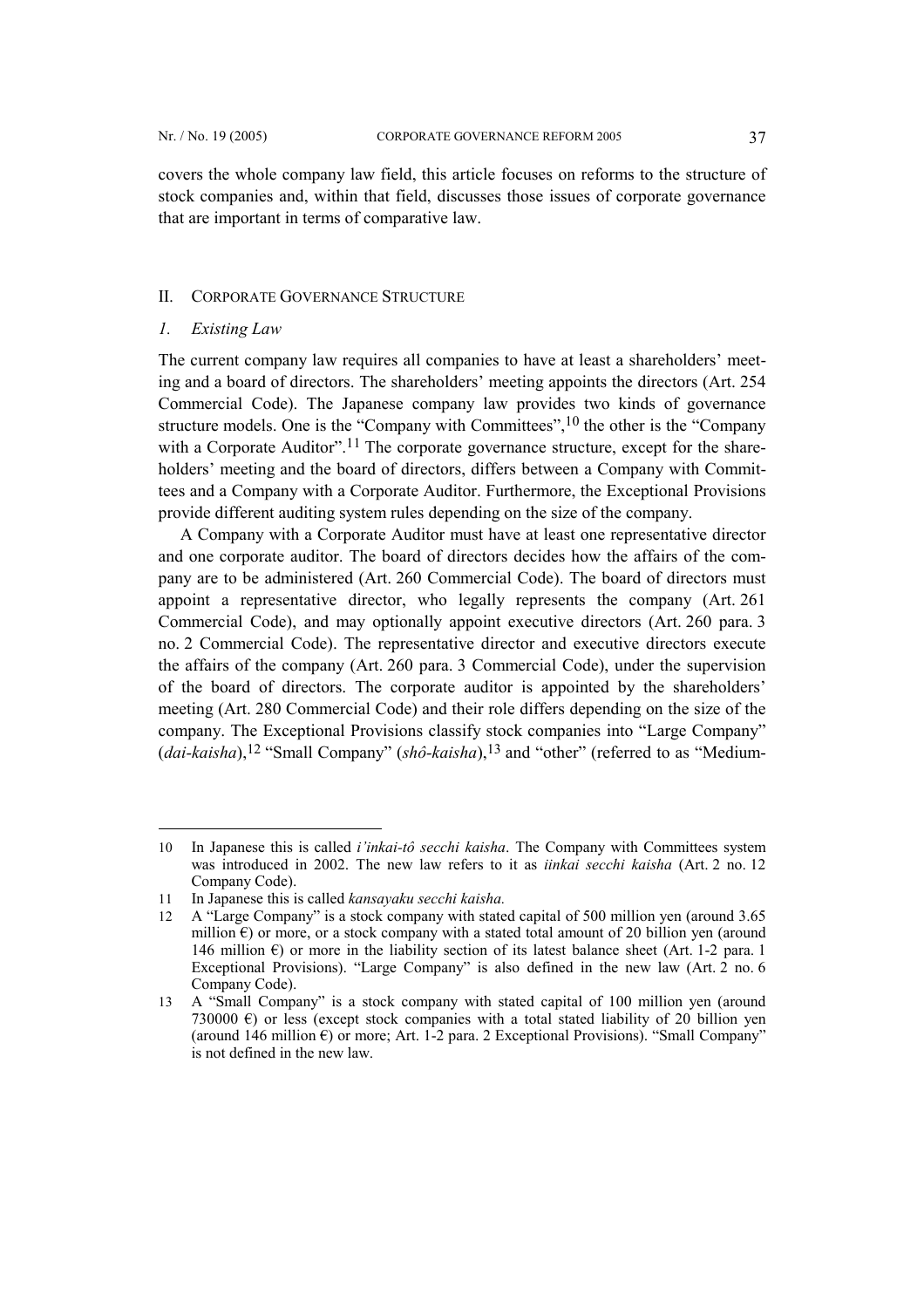Sized Company" (*chû-kaisha*)[.14](#page-3-0) The Exceptional Provisions do not apply to Medium-Sized Companies. The strict regulations on the auditing system contained in the Exceptional Provisions are applied to Large Companies because they usually have many shareholders, creditors, employees and other stakeholders, and their financial statements can be complicated[.15](#page-3-1) For example, a Large Company is required to be audited by its accounting auditors in addition to the audit by its corporate auditors, <sup>16</sup> and stricter requirements for appointing corporate auditors are imposed. A stock company with stated capital exceeding 100 million yen (about 730 000  $\epsilon$ ) can be subject to the same regulations as Large Companies if the company so provides in its articles of incorporation, in which case the company is regarded as a Large Company (*minashi dai-kaisha*; hereinafter: Constructive Large Company) (Art. 1-2 para. 3 no. 2; Art. 2 para. 2 Exceptional Provisions). On the other hand, laxer regulations are applied to Small Companies.[17](#page-3-3) A Large Company must have three or more corporate auditors who comprise the board of corporate auditors (Art. 18 Exceptional Provisions). The role of the board of corporate auditors is to audit both accounting and the directors' execution of affairs.[18](#page-3-4) The accounting audit is related to the audit by the accounting auditors. On the other hand, the role of a corporate auditor in a Small Company is only to audit accounting (Art. 22 Exceptional Provisions). The role of a corporate auditor in a Medium-Sized Company is to audit both accounting and the directors' execution (Art. 274 Commercial Code). Therefore, the execution of affairs is controlled by both the board of directors and the corporate auditors in all but Small Companies[.19](#page-3-5)

Thus, the system for Companies with a Corporate Auditor differs from the German two-tier system in which the shareholders' meeting appoints the members of the board of corporate auditors and the board of corporate auditors appoints the directors, and also

<span id="page-3-0"></span><sup>14</sup> In this article, we make a distinction between "Large Company", "Small Company" and "Medium-Sized Company", which refer to the terms defined in the law, and "large company", "small company" and "medium-sized company", which refer to those terms in their ordinary meaning. On a separate note: in the EU, the fourth Directive on company law regulates companies by classification according to net assets, net turnover and number of employees.

<span id="page-3-1"></span><sup>15</sup> See Chap. 2 Exceptional Provisions.<br>16 An accounting auditor must be eit

<span id="page-3-2"></span><sup>16</sup> An accounting auditor must be either a Certified Public Accountant or an incorporated accounting firm (Art. 4 para. 1 Exceptional Provisions). The accounting auditor must be appointed at a shareholders' meeting (Art. 3 para. 1 Exceptional Provisions).

<span id="page-3-4"></span><span id="page-3-3"></span>

<sup>17</sup> See Chap. 3 Exceptional Provisions.<br>18 It is, however, the accounting auditor It is, however, the accounting auditor who fulfills the main role in auditing the accounts in a Large Company.

<span id="page-3-5"></span><sup>19</sup> It is thought that the board of directors supervises the execution of affairs from the viewpoint of "appropriateness" whereas corporate auditors audit it from the viewpoint of "legitimacy". M. KITAMURA, *Kabushiki kaisha ni okeru keiei kanri kikô kaikaku – Kakushu i'inkai seido wo chûshin ni* [The Reform of Corporate Management Structure], in: Osaka-shi Ritsu Daigaku Hôgaku Zasshi 48-4 (2002) 301.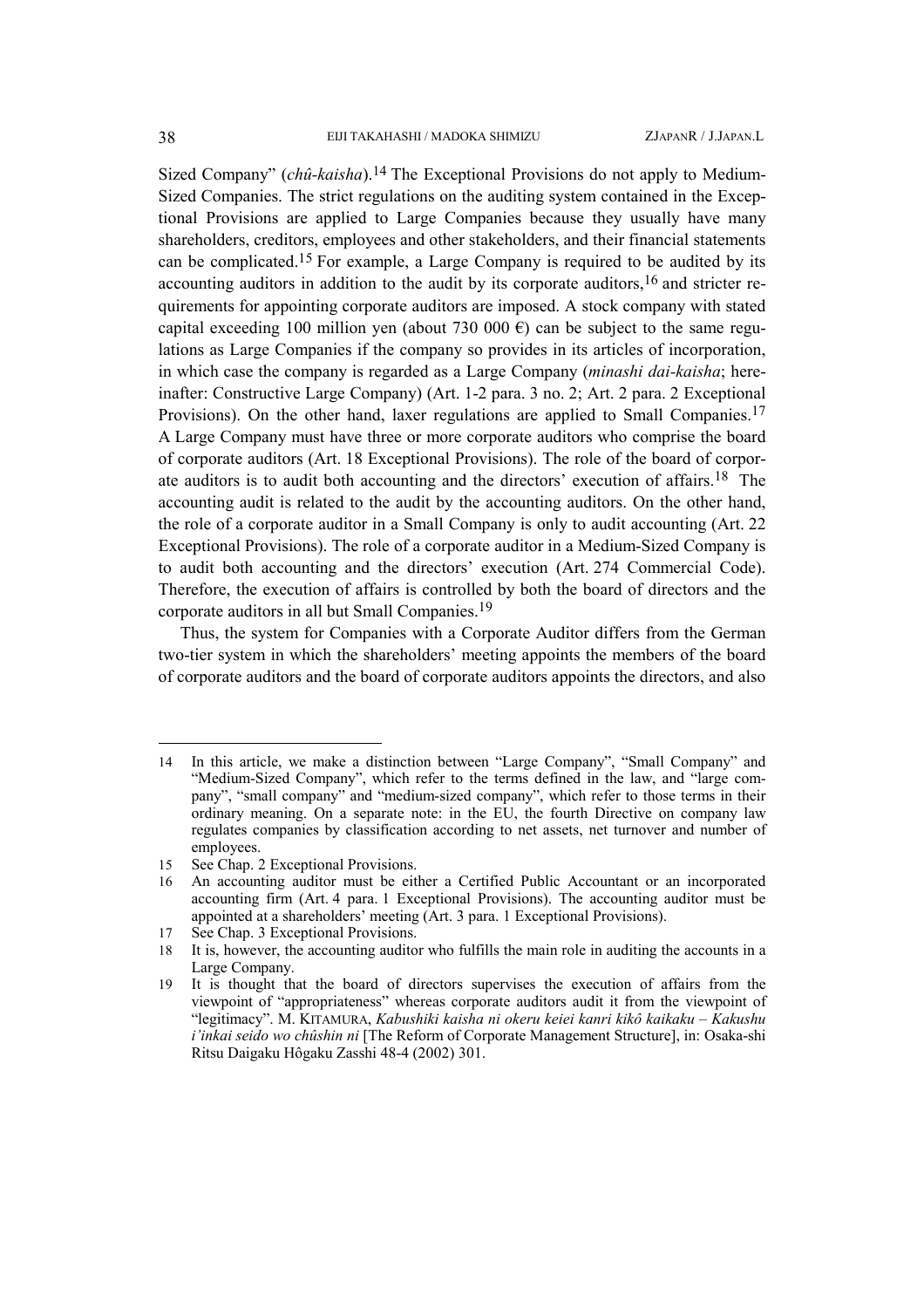l

from the one-tier system in which the shareholders' meeting appoints the executive officers.[20](#page-4-0) 

In addition to the Company with a Corporate Auditor system, the one-tier Company with Committees system was introduced into Japanese company law in 2002. The introduction of this system was aimed at increasing the international competitiveness of Japanese companies and providing companies with another corporate structure option in order to improve corporate governance.[21](#page-4-1) This system works alongside the Company with a Corporate Auditor system, and Large Companies and Constructive Large Companies[22](#page-4-2) may choose either system.

In a Company with Committees, execution and supervision are more clearly separated than in a Company with a Corporate Auditor. Companies with Committees cannot have any corporate auditors. Instead, the Company with Committees is required to have three committees (a nominating committee, an audit committee, and a compensation committee) and one or more executive officers (Art. 21-5 para. 1 Exceptional Provi-sions).<sup>[23](#page-4-3)</sup> The members of each committee are appointed by the board of directors (Art. 21-8 para. 5 Exceptional Provisions). Each committee must consist of three or more directors, and a majority of the members of each committee must be "outside directors<sup>"[24](#page-4-4)</sup> who are not executive officers of the company (Art. 21-8 para. 4 Exceptional Provisions). The affairs of the company are executed by the executive officers and the company is legally represented by a representative executive officer.<sup>25</sup> The executive officers are appointed by the board of directors (Art. 21-13 para. 1 Exceptional

<span id="page-4-0"></span><sup>20</sup> For the background of such corporate structure in Japan, see T. MIYAJIMA, *Kansa kikô* [The Mechanism of Audit], in: *Iwasaki Ryô Sensei tsuitô kinen rombun-shû: shôwa shôhô gakushi* [The History of the Commercial Code in the Showa Era] (Tokyo 1996) 391.

<span id="page-4-1"></span><sup>21</sup> M. SHISEKI, *Heisei 14-nen kaisei shôhô no kaisetsu* [V] [An Explanation of the 2002 Reform of the Commercial Code [5]], in: Shôji Hômu 1641 (2002) 16, 20. It is expected that giving companies two options will lead to competition between the two systems and therefore improve corporate governance. K. EGASHIRA, *Kabushiki kaisha yûgen kaisha-hô* [Regulations of Stock Corporations and Limited Liability Companies] (4<sup>th</sup> ed. Tokyo 2005) 279. For the actual conditions on a company's choice, see E. TAKAHASHI / T. SAKAMOTO, The Reform of Corporate Governance in Japan: A Report on the Current Situation, in: The Journal of Interdisciplinary Economics 14 (2003) 193-197.

<span id="page-4-2"></span><sup>22</sup> Only Large Companies and Constructive Large Companies are permitted to adopt the Company with Committees system (Art. 1-2. para. 3 Exceptional Provisions).

<span id="page-4-3"></span><sup>23</sup> A company cannot have only one or two of these three committees, and cannot have both an executive officer and a representative director or both a corporate auditor and the audit committee.

<span id="page-4-4"></span><sup>24</sup> An "outside director" is defined in the Commercial Code as a director who does not execute the affairs of the company; who in the past has never occupied the position of director, executive officer, manager, or any other employee who executes the affairs of the company or its subsidiaries; and is not a manager or any other employee of the company or its subsidiaries.

<span id="page-4-5"></span><sup>25</sup> When a company has more than one executive officer, the representative officer is selected by the board of directors (Art. 21-15 para. 1 Exceptional Provisions).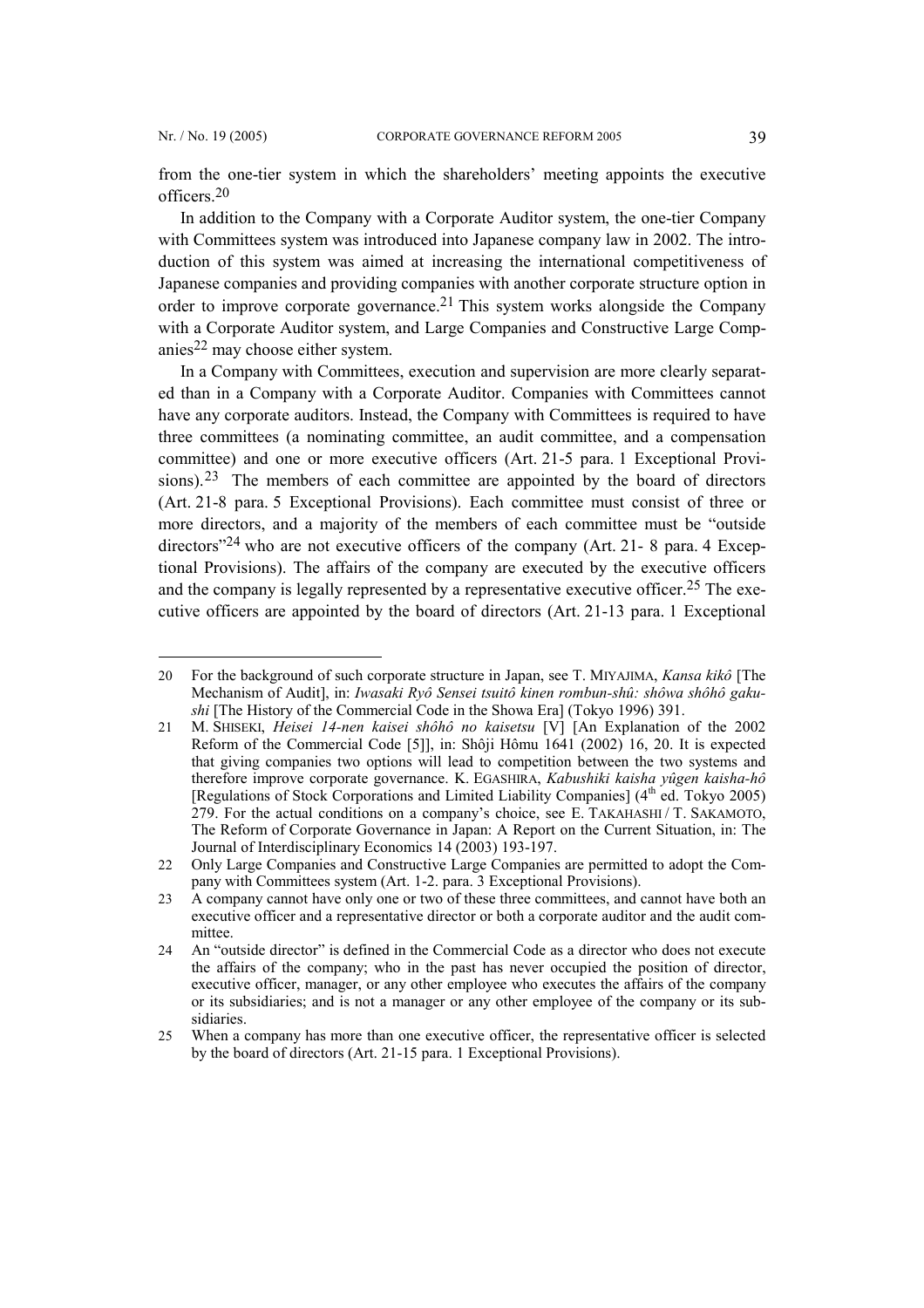Provisions). One role of the board of directors is to supervise such matters as the appointment of directors and executive officers, and make decisions on basic matters of management (see Art. 21-7 para. 1 Exceptional Provisions). The executive officers decide almost all matters of management (see Art. 21-7 para. 3, Art. 21-12 Exceptional Provisions). Therefore, decision-making is faster in a Company with Committees than in a Company with a Corporate Auditor.

The governance systems mentioned above are suitable mainly for large publicly-held companies. For small closely-held companies, the Limited Liability Company Law – enacted in  $1938$  – provides a form of corporation with a simple corporate structure.<sup>[26](#page-5-0)</sup> In practice, however, a number of small-sized companies take the form of a stock company. Consequently, the majority of stock companies are closely-held companies,[27](#page-5-1) and the same regulations as for the large-sized companies mentioned above also apply to these small-sized companies. Therefore, such companies encounter discrepancies between the regulations and their actual economic conditions.

## *2. Flexibility for Designing Corporate Governance Structure under the New Law*

The improvements in corporate governance that we have so far addressed are for large publicly-held companies. One of the aims of the 2005 reform is a drastic review of the regulations for closely-held companies, which have so far only been partially reformed.[28](#page-5-2) Efforts toward providing appropriate regulations for closely-held companies can be seen in the recent reform of company law in the United Kingdom. [29](#page-5-3) Also, in the United States, the corporations code of each state has a special chapter  $30$  or exceptional provisions[31](#page-5-5) for closely-held corporations.

<span id="page-5-0"></span><sup>26</sup> The limited liability company, a special form for closely-held companies, is a continental law system (EGASHIRA, *supra* note 21, 3). This form of company originated in Germany at the end of the 19th century and the Limited Liability Company Law in Japan originated from the German law.

<span id="page-5-1"></span><sup>27</sup> T. SAKAMAKI, *Kabushiki kaisha kubun rippô no mondai-ten* [Problems with Separating Regulations of Stock Companies], in: Hanrei Taimuzu 1158 (2004) 46, 48.

<span id="page-5-2"></span><sup>28</sup> Since the Commercial Code permits a stock company to restrict the transfer of its shares by providing in its articles of incorporation that the authorization by the board of directors is required, regulations suited to closely-held companies were partially introduced in 1966. See *e.g.* the proviso in Art. 166 para. 4; Art. 222 para. 1 no. 6; proviso in Art. 232 para. 1; Art. 280-5-2; Art. 280-27; Art. 341-5; proviso in Art. 347 Commercial Code.

<span id="page-5-3"></span><sup>29</sup> COMPANY LAW REVIEW STEERING GROUP, Modern Company Law for a Competitive Economy – Final Report 1.53-1.55 (2001); Modernising Company Law, Cm 5553 1.2-1.7 (2002); DEPARTMENT OF TRADE AND INDUSTRY, Company Law Reform, Cm 6456 (2005) Chap. 4.

<span id="page-5-4"></span><sup>30</sup> Del. Code. Ann. tit. 8 §§341-356.

<span id="page-5-5"></span><sup>31</sup> Cal. Corp. Code. §§158, 300(b)-(e); NY Bus. Corp. Law §620(c).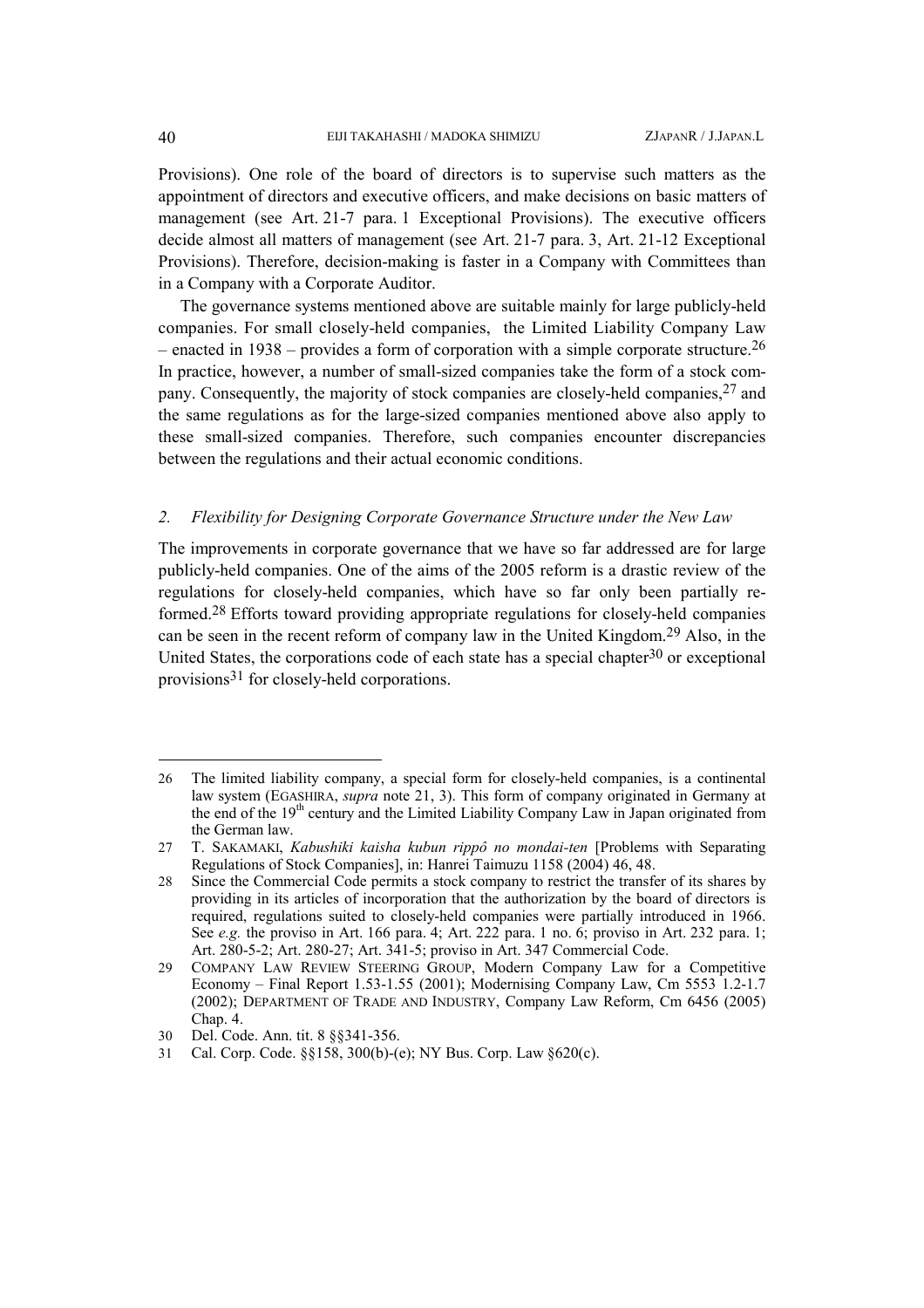In small closely-held companies, the ownership and management are not separated and each shareholder of the company can easily communicate with other shareholders. Thus, in these companies, the shareholders are able to control the management direct-ly.<sup>[32](#page-6-0)</sup> Therefore, these companies do not need a costly corporate management system such as a board of directors or corporate auditor. In any case, these companies are able to adopt the appropriate conditions for autonomy in their articles of incorporation – an expression of the shareholders' will. It is reasonable, and would help satisfy the share-holders' needs, to permit such companies to do this.<sup>[33](#page-6-1)</sup> However, many provisions concerning corporate governance structure in the current company law are premised on the separation of ownership and management. The current company law therefore does not offer the most suitable regulations for small closely-held companies.

On the other hand, the Limited Liability Company Law, which provides a simple corporate structure, seems to offer more suitable regulations for small closely-held companies. The new law therefore attempts to unify (i) all the regulations for stock companies that provide in their articles of incorporation that the approval of the company is required before any class of issued stock can be transferred (*i.e.* stock companies not corresponding to *kôkai kaisha* [publicly-held company] as defined in Art. 2 no. 5 Company Code; hereinafter: Restricted Share-Transfer Companies); with (ii) the regulations for limited liability companies in the Limited Liability Company Law (Final Draft Part 2 Chap. 3, 1(2)). With regard to the corporate governance structure, the new law, referring to the regulations in the Limited Liability Company Law, (i) does not require a Restricted Share-Transfer Company to appoint a board of directors or a corporate auditor (see TABLE 1 below); (ii) permits autonomy through the articles of incorporation; and (iii) allows the shareholders' meeting to make decisions on any matter (this is explained in more detail in III.1. below).

However, there are some very large Restricted Share-Transfer Companies. Currently, there are many large closely-held companies with only one shareholder that have come about through the recent lifting of the ban on holding companies not in business; and the introduction of share exchanges,  $34$  stock transfers  $35$  and corporate divestiture  $36$ .

<span id="page-6-0"></span><sup>32</sup> S. IWAHARA, *Kaisha kubun no arikata* [The Ideal Method of Classifying Companies], in: Jurisuto 1267 (2004) 35, 37.

<span id="page-6-1"></span><sup>33</sup> Ibid.

<span id="page-6-2"></span><sup>34</sup> *Kabushiki kôkan*. Arts. 352-361 Commercial Code; for provisions under the new law, see Arts. 767-771, 775-780, 782-792, 794-801 Company Code.

<span id="page-6-3"></span><sup>35</sup> *Kabushiki iten*. Arts. 364-372 Commercial Code; for provisions under the new law, see Arts. 772-774, 803-812, 814-815 Company Code.

<span id="page-6-4"></span><sup>36</sup> *Kaisha bunkatsu*. Arts. 373-374-31 Commercial Code; for provisions under the new law, see Arts. 757-766. HÔMUSHÔ MINJIBU SANJIKANSITSU, *Kaisha hôsei no gendai-ka ni kansuru yôkô shian hosoku setsumei* [Ministry of Justice Comments on the Tentative Draft of the Modernization of the Company Law] (hereinafter: Comments on Tentative Draft) Part 4 Chap. 1-1 (2003); available on the Ministry of Justice website: *<http://www. moj.go.jp/PUBLIC/MINJI39/pub\_minji39.html>.*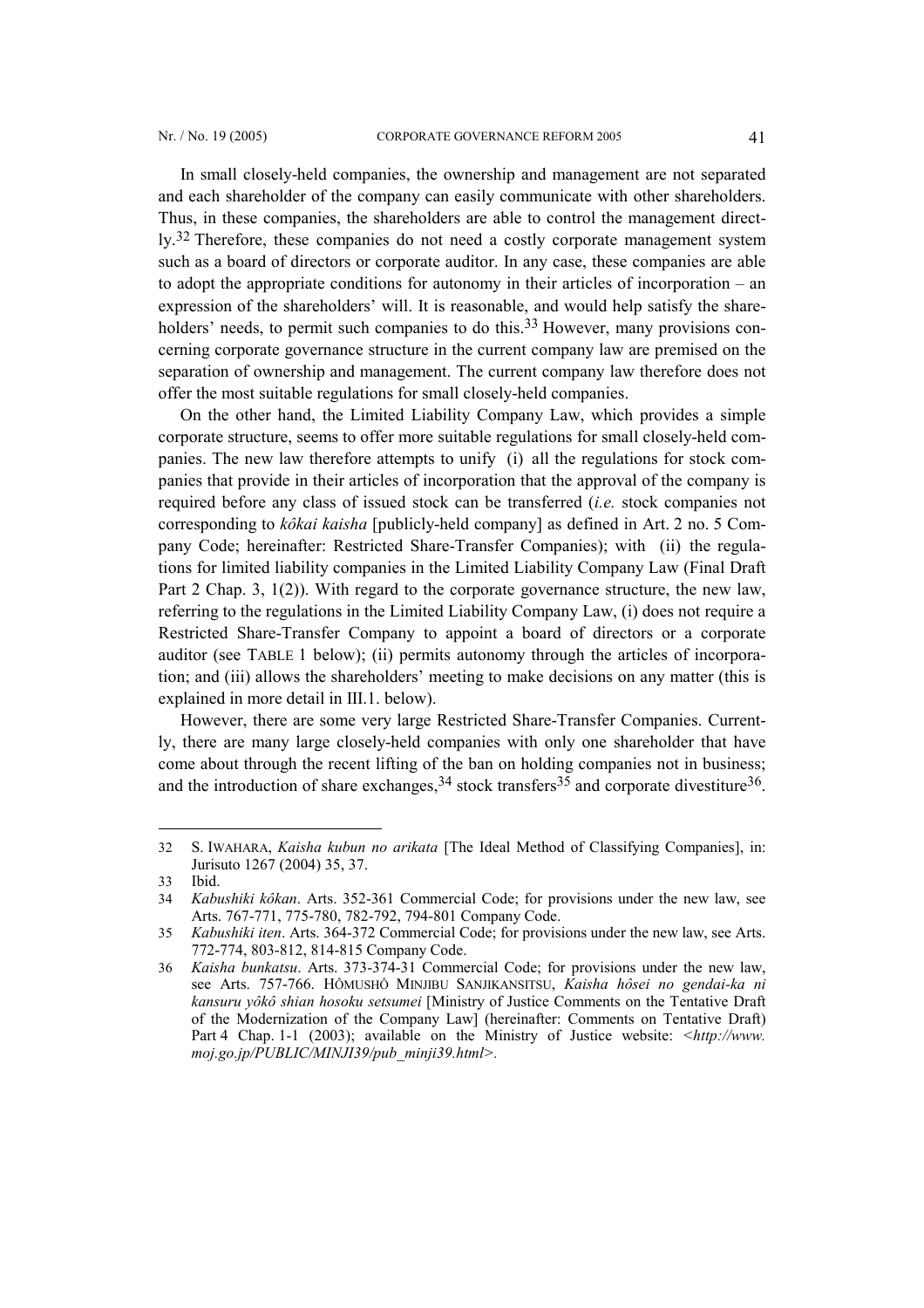As mentioned above, the Exceptional Provisions currently require all Large Companies to have an accounting auditor (Art. 2 para. 1 Exceptional Provisions) and to choose either the Company with Committees or the Company with a Corporate Auditor structure. These exceptional regulations exist for the protection of stakeholders, such as creditors of the company, and are based on a viewpoint different to that of separation of ownership and management. Hence, the new law requires all Large Companies<sup>37</sup> to have an accounting auditor and to choose either the Company with Committees or the Company with a Corporate Auditor structure, even if it is a Restricted Share-Transfer Company (Art. 328 Company Code).

Improvement on the regulations for the corporate governance structure of publicly-held companies was addressed in the 2001 and 2002 reforms, <sup>[38](#page-7-1)</sup> and we should now ob-serve the results of these reforms carefully.<sup>[39](#page-7-2)</sup> The 2005 reform involves no substantial amendment of the structure of publicly-held companies and retains the competition between the Company with Committees and Company with a Corporate Auditor systems.

Under the new law, all stock companies are required to have a shareholders' meeting and a director (Final Draft Part 2 Chap. 3, 1(1); Art. 326 para. 1 Company Code). Under the rule in Arts. 326-328 of the Company Code, a company may optionally set up bodies such as the board of directors, a corporate auditor or a board of corporate auditors, *kaikei san'yo* (accounting consultant; this is explained in more detail in III.5. below), an accounting auditor, or the three committees (nominating committee, audit committee and compensation committee). The various possible options under the new law are shown in TABLE 1.

 $\overline{a}$ 

<span id="page-7-0"></span><sup>37</sup> *Dai-kaisha* ("Large Company"), under the new law, is defined in Art. 2 no. 6 Company Code.

<span id="page-7-1"></span><sup>38</sup> For details, see M. SHISEKI, *Heisei 14-nen kaisei shôhô no kaisetsu* [V]-[IX] [An Explanation of the 2002 Reform of the Commercial Code [V]-[IX]], in: Shôji Hômu 1641 (2002) 16-28, 1642 (2002) 19-26, 1643 (2002) 18-25, 1644 (2002) 15-22, 1645 (2002) 4-9.

<span id="page-7-2"></span><sup>39</sup> K. EGASHIRA, "*Gendai-ka" no kihon hôshin* [The Fundamental Policy of "Modernization"], in: Jurisuto 1267 (2004) 6, 10.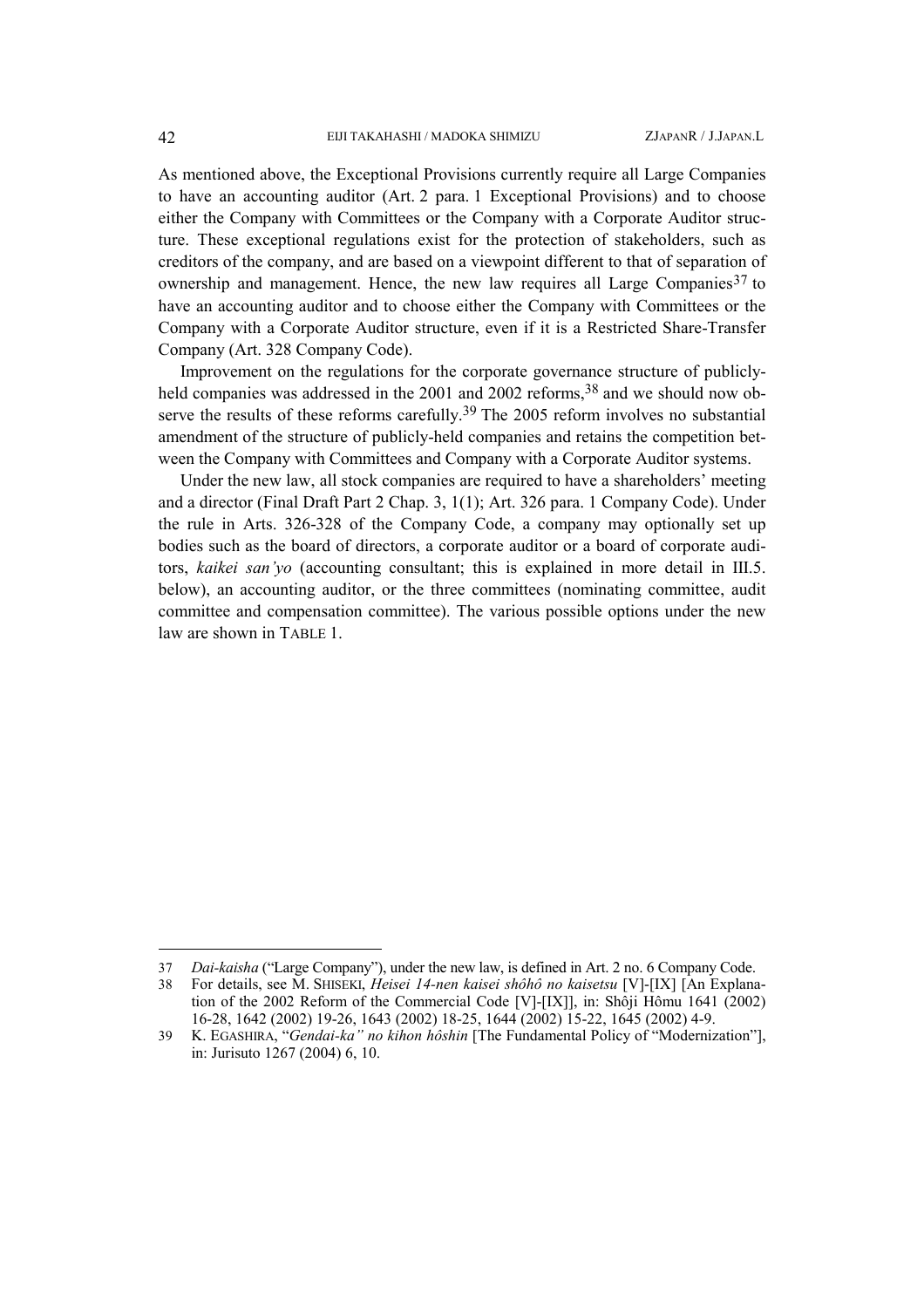l

# **TABLE 1:**[40](#page-8-0) **Possible Designs for Corporate Governance Structure in Stock Companies under the New Law**

|                                   | Other types of companies<br>(Medium-Sized Company / Small Company) |                                                                                                                                                                                          |                         |                                                                                                                                                                                                                           |                                         | <b>Large Company</b>                                                                                                                                                                                               |
|-----------------------------------|--------------------------------------------------------------------|------------------------------------------------------------------------------------------------------------------------------------------------------------------------------------------|-------------------------|---------------------------------------------------------------------------------------------------------------------------------------------------------------------------------------------------------------------------|-----------------------------------------|--------------------------------------------------------------------------------------------------------------------------------------------------------------------------------------------------------------------|
|                                   | Without accounting auditor                                         |                                                                                                                                                                                          | With accounting auditor |                                                                                                                                                                                                                           | <b>Compulsory</b> accounting<br>auditor |                                                                                                                                                                                                                    |
| Restricted Share-Transfer Company | Without board of<br>directors                                      | $(1)$ Director<br>$(2)$ Director + corporate<br>auditor<br>$(3)$ Director + account-<br>ing consultant<br>(4) $(2) + \text{accounting}$<br>consultant                                    | (2)                     | $(1)$ Director + corporate<br>auditor<br>$(1)$ + accounting<br>consultant                                                                                                                                                 |                                         | $(1)$ Director + corporate<br>auditor<br>$(2)$ $(1)$ + accounting<br>consultant                                                                                                                                    |
|                                   | With board of directors                                            | (5) Board of directors $+$<br>corporate auditor<br>(or board of<br>corporate auditors)<br>(6) Board of directors<br>+ accounting<br>consultant<br>$(7)$ $(5)$ + accounting<br>consultant |                         | (3) Board of directors $+$<br>corporate auditor<br>(or board of<br>corporate auditors)<br>(4) Board of directors<br>+ committees<br>$(5)$ $(3)$ + accounting<br>consultant<br>(6) $(4) + \text{accounting}$<br>consultant |                                         | (3) Board of directors $+$<br>corporate auditor<br>(or board of<br>corporate auditors)<br>(4) Board of directors<br>+ committees<br>$(5)$ $(3)$ + accounting<br>consultant<br>(6) $(4)$ + accounting<br>consultant |
| Publicly-held Company             | (i)                                                                | Board of directors<br>+ corporate auditor<br>(or board of<br>corporate auditors)<br>(ii) $(i) + \text{accounting}$<br>consultant                                                         | (i)                     | Board of directors<br>+ corporate auditor<br>(or board of<br>corporate auditors)<br>(ii) Board of directors<br>+ committees<br>(iii) $(i) +$ accounting<br>consultant<br>$(iv)$ (ii) + accounting<br>consultant           | (i)                                     | Board of directors<br>+ corporate auditor<br>(or board of corporate<br>auditors)<br>(ii) Board of directors<br>$+$ committees<br>(iii) $(i) +$ accounting<br>consultant<br>$(iv)$ (ii) + accounting<br>consultant  |

<span id="page-8-0"></span><sup>40</sup> This table is based on: K. TAKEI, *Shin-kaisha-hô no jôbun kôzô* [The Structure of Provisions of the New Company Code], in: *Atarashii kaisha-hô zen-jôbun* [Complete Provisions of the New Company Code] (Tokyo 2005) 2.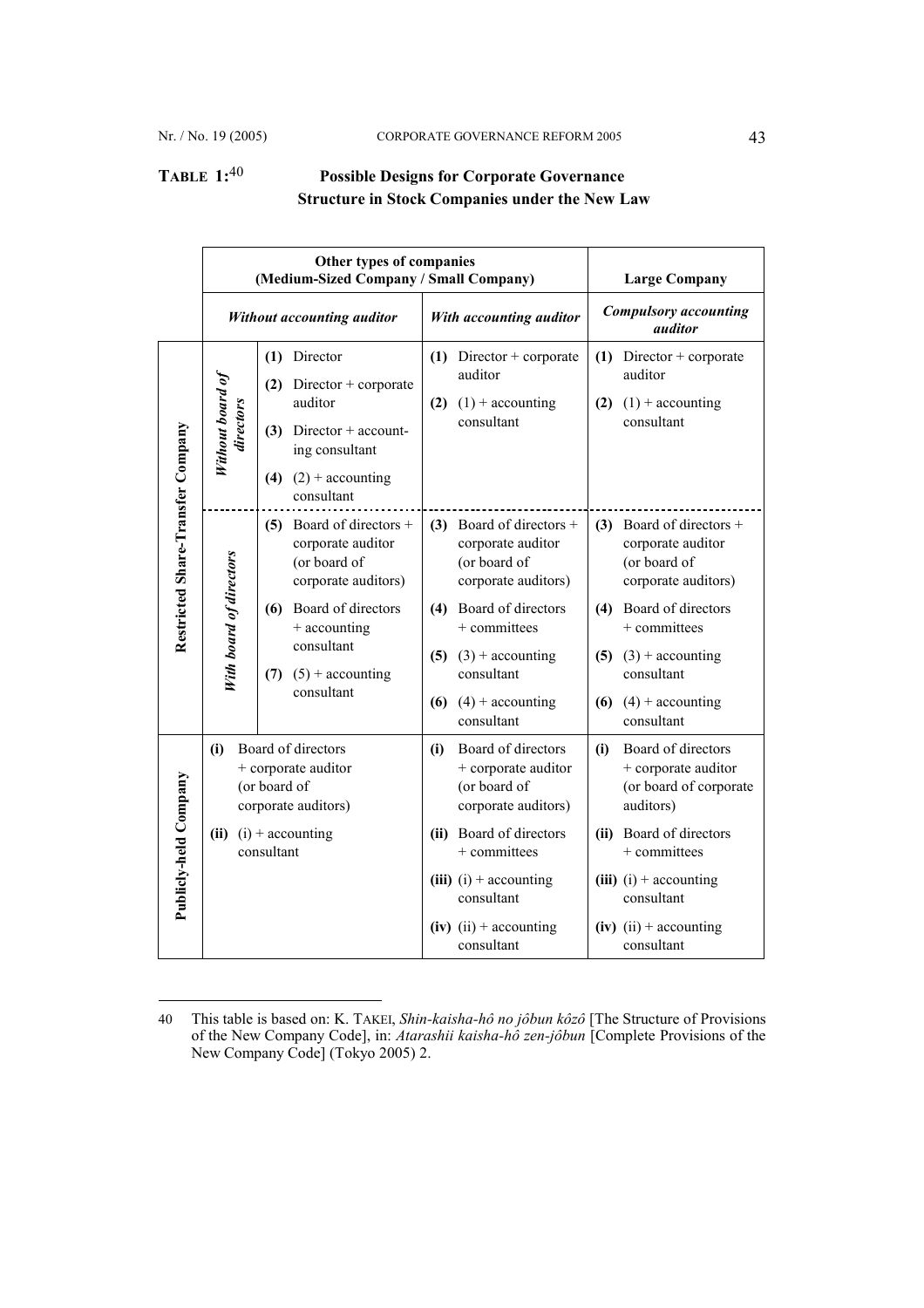| 44 | EIJI TAKAHASHI / MADOKA SHIMIZU | ZJAPANR / J.JAPAN.L |
|----|---------------------------------|---------------------|
|----|---------------------------------|---------------------|

- $\cdot$ "Large Company" is defined in Art. 2 no. 6 Company Code.
- $\cdot$ "Publicly-held Company" is defined in Art. 2 no. 5 Company Code.
- $\ddot{\bullet}$  "Director" refers to where, under the new law, a company is permitted to have only one director (as with Restricted Share-Transfer Companies). In the case of a company without a board of directors, each director has powers of execution and representation of the company (Art. 348 para. 1 Company Code). In a company with a board of directors, the location of the power of execution and representation is the same as under the existing law (see Art. 261 Commercial Code; II.1 above).
- $\cdot$ "Committees" = a nominating committee + an audit committee + a compensation committee + executive officer.
- $\cdot$  Publicly-held companies, Companies with a Corporate Auditor (or board of corporate auditors) and Companies with Committees must have a board of directors (Art. 327 para. 1 Company Code).
- $\ddot{\cdot}$  Companies with a board of directors must have a corporate auditor or committees, unless it is a Restricted Share-Transfer Company and has an accounting consultant (Art. 327 para. 2 Company Code).
- $\frac{1}{2}$  A company with an accounting auditor must have a corporate auditor (Art. 327 para. 3 Company Code).
- $\cdot$  A Company with Committees must have an accounting auditor (Art. 327 para. 5 Company Code).
- $\ddot{\cdot}$  A Large Company, which is neither a Restricted Share-Transfer Company nor a Company with Committees, must have a board of corporate auditors (Art. 328 para. 1 Company Code).
- $\frac{1}{2}$  A Large Company must have an accounting auditor (Art. 328 Company Code).
- $\ddot{\cdot}$  A Company with Committees must not have a corporate auditor (Art. 327 para. 4 Company Code).

In a company which has neither a corporate auditor nor committees, it is necessary to strengthen the shareholders' direct control. The new law therefore provides the following rules. First, part of the corporate auditors' power to audit execution is given to the shareholders. Specifically, (i) shareholders are permitted to read the minutes of the board of directors without the permission of the court (Art. 371 para. 2 Company Code; *cf.* Art. 371 para. 3 Company Code, Art. 260-4 para. 6 Commercial Code), in the same way as corporate auditors; (ii) shareholders have the right to demand convocation of meetings of the board of directors in cases of directors' malfeasance or conduct outside corporate purposes (Art. 367 para. 1 Company Code); and (iii) shareholders who demand convocation can attend the meeting of the board of directors and present their opinions (Art. 367 para. 4 Company Code), as a corporate auditor can/must (Art. 385, Art. 383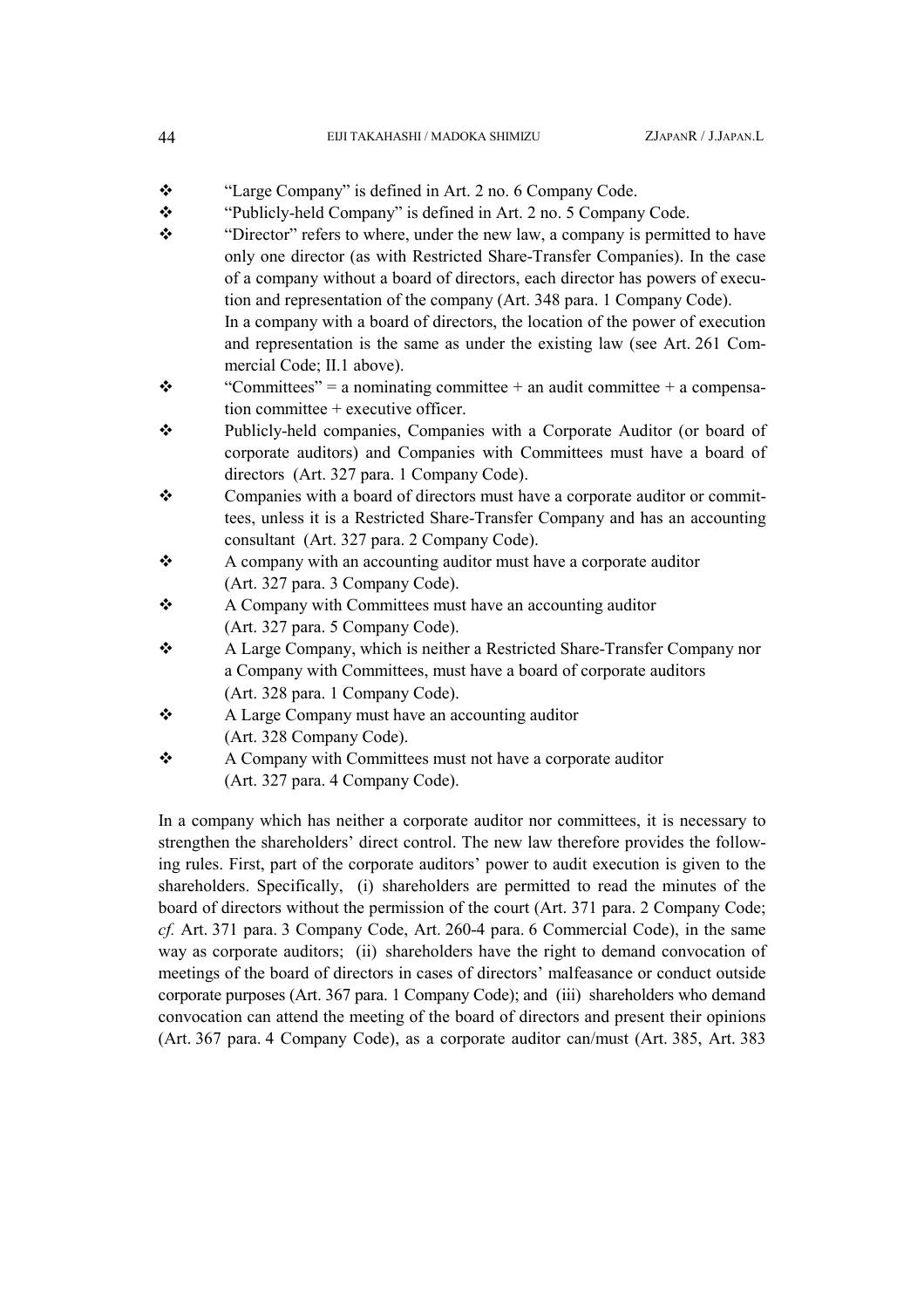l

Company Code). Second, the provision which permits a company to exempt a director

from his/her liability through approval by a majority of directors or resolution of the board of directors (Art. 426 Company Code) does not apply to these companies. This is because the exemption of a director's liability by a majority of directors or by resolution of the board of directors requires the approval of each corporate auditor or each member of the auditing committee (Art. 426 para. 2 Company Code). Third, in these companies a director who has discovered a fact that is likely to cause significant damage to the company must immediately report it to the shareholders' meeting (Art. 357 para. 1 Company Code), while a director of another type of company in a similar position must report the fact to a corporate auditor (Art. 357 para. 2 Company Code). Finally, the requirements imposed on shareholders exercising their right to demand an injunction on directors' malfeasance in a company without a corporate auditor or committees (Art. 360 para. 1 Company Code) are less strict than those in a Company with a Corporate auditor or a Company with Committees (Art. 360 para. 3 Company Code).

III. REGULATIONS ON THE CORPORATE GOVERNANCE STRUCTURE OF RESTRICTED SHARE-TRANSFER COMPANIES AND SMALL-SIZED COMPANIES

#### *1. Number of Directors and Rights of the Shareholders' Meeting*

The new law attempts to realize a suitable corporate governance structure for Restricted Share-Transfer Companies. It provides such companies (assuming they do not have a board of directors) with the same structure model as limited liability companies, as described below.

First, such companies may have only one director under the new law whereas, under the existing law, all companies must have three or more directors (Final Draft Part 2 Chap. 3, 3(2)).

Second, the shareholders' meeting in companies without a board of directors can make decisions on all matters of the company (Art. 295 Company Code); whereas, under the existing law, the rights of the shareholders' meeting in all companies are limited to matters provided for in the Commercial Code or the company's articles of incorporation (Art. 230-10 Commercial Code).<sup>[41](#page-10-0)</sup> The purpose of this limitation is to enable companies whose ownership and management are separated to bring directors' managerial abilities sufficiently into play and to clarify directors' liability for execution. [42](#page-10-1) This is not suitable for Restricted Share-Transfer Companies in which the

<span id="page-10-0"></span><sup>41</sup> This limitation is retained for companies with a board of directors: see Art. 295 para. 2 Company Code.

<span id="page-10-1"></span><sup>42</sup> See K. UEYANAGI ET AL., *Shimpan chûshaku kaisha-hô* (5) [Annotated Company Law (5)] (Tokyo 1986) 19 (K. Egashira).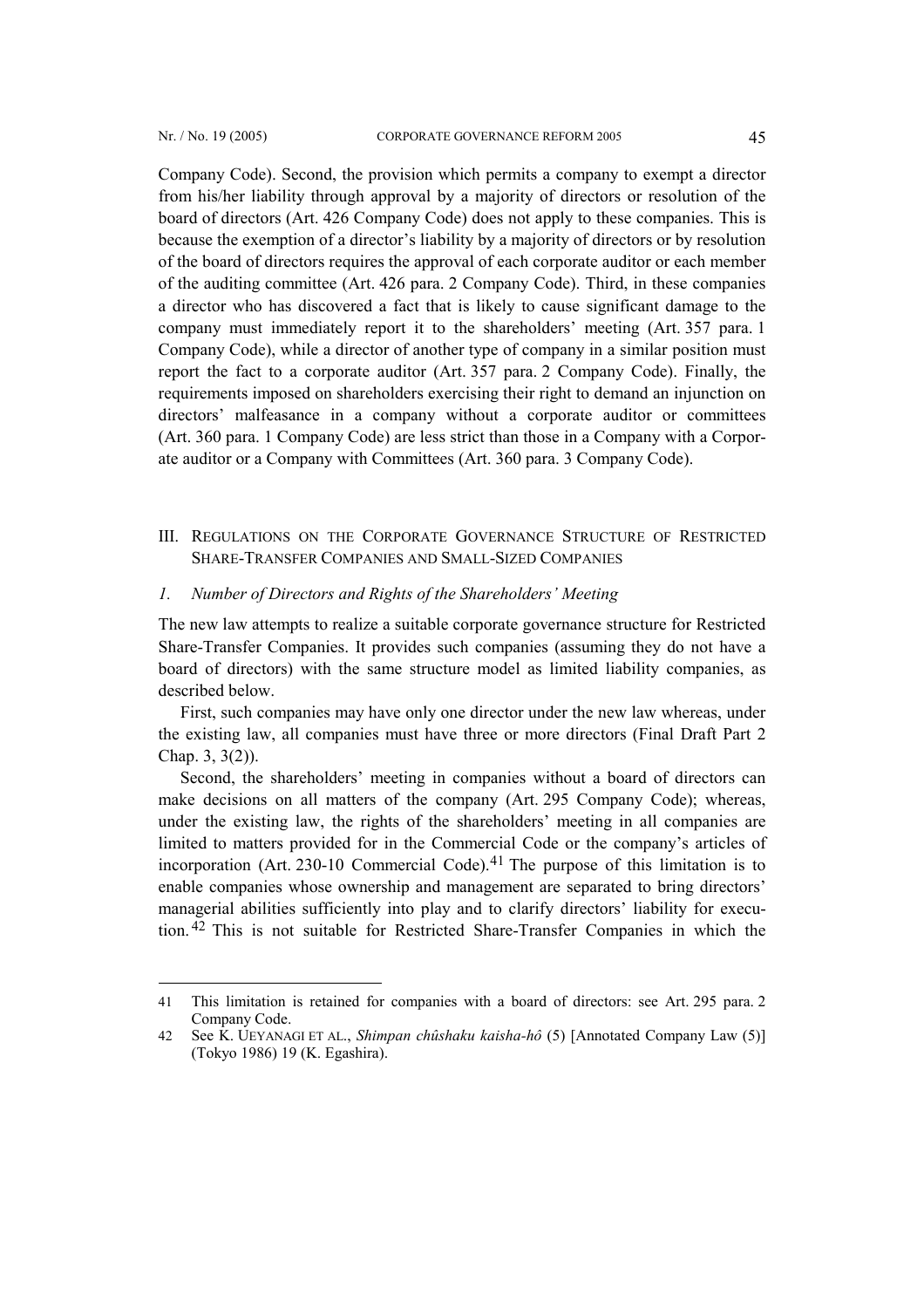ownership and management do not seem to be separated and shareholders can control the management directly.

Third, several of the regulations on the shareholders' meeting have been modified (Final Draft Part 2 Chap. 3, 2(1) nos. 2-3). These modifications seem to be intended to allow the shareholders' meeting to be held more swiftly and to enable it to more effectively control management. For example, under the new law it is not necessary to mention or record the purpose of the shareholders' meeting in the convocation notice (see Art. 299 Company Code), whereas it is necessary under the existing law (Art. 232 para. 3 Commercial Code). This enables shareholders to make proposals on matters of management in a shareholders' meeting and to control management effectively and in a timely fashion.

Finally, in companies without a board of directors, items which would be decided by the board of directors under the existing law $43$  will now be decided at the shareholders' meeting. For example, approval for the transfer of otherwise transfer-restricted shares (Art. 139 Company Code; *cf.* Art. 204 para. 1 Commercial Code), authorization of transactions involving directors' conflict of interest, and transactions involving directors in competition with the company (Art. 356 Company Code: *cf.* Art. 265, Art. 264 Commercial Code).

#### *2. Qualification of Directors*

Under the existing law, a stock company must not limit the persons qualified to be a director to shareholders of the company even if there is a provision permitting such limitation in its articles of incorporation (Art. 254 para. 2 Commercial Code). The purpose of this rule is to encourage companies to search widely for an appropriate person to fill the role of director. This rule is suited to publicly-held companies.[44](#page-11-1) In contrast, the Limited Liability Company Law does not have such a rule. In closely-held companies, many of the shareholders prefer to participate in management as a director. This is because the management of medium or small-sized companies, and entrepreneurs in venture enterprises, often invest almost their entire fortune in these enterprises and therefore cannot make a living other than by engaging in the execution of the company's affairs and receiving remuneration.[45](#page-11-2) Therefore, the new law does not apply this rule to Restricted Share-Transfer Companies, whether it has a board of directors or not (Art. 331 para. 2 Company Code).

<span id="page-11-0"></span><sup>43</sup> See EGASHIRA, *supra* note 21, 350-351.

<span id="page-11-1"></span><sup>44</sup> Comments on Tentative Draft Part 4 Chap. 4, 2 (1); EGASHIRA, *supra* note 21, 338-339.

<span id="page-11-2"></span><sup>45</sup> EGASHIRA, *supra* note 21, 279.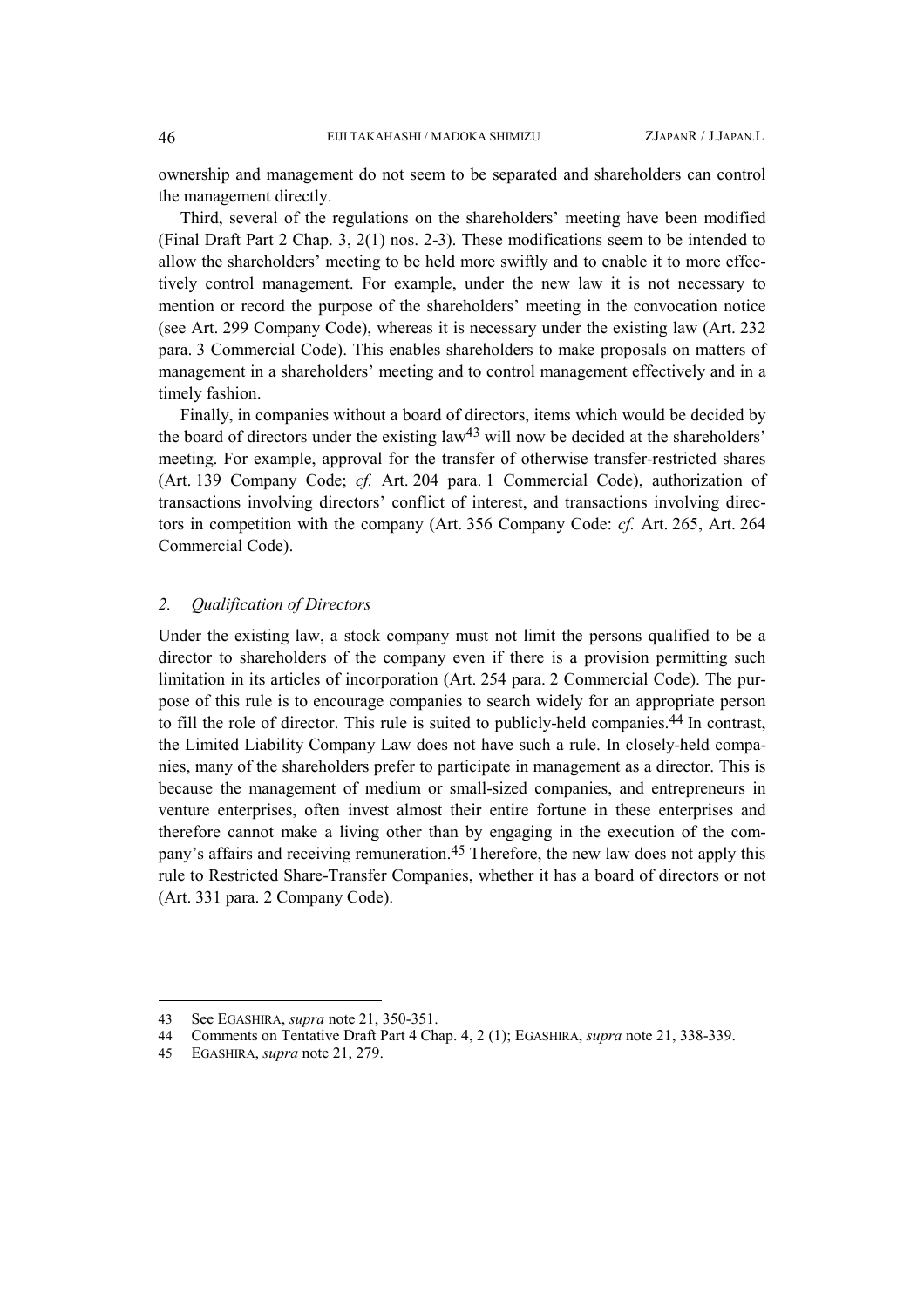#### *3. Term of Office of Directors and Corporate Auditors*

The term of office of a director under the existing law may not, in principle, exceed 2 years (Art. 256 para. 1 Commercial Code).[46](#page-12-0) The reason for this rule is that it is necessary to allow shareholders to frequently decide whether the present directors are competent because, under the existing law, the shareholders' meeting can make decisions on only a few basic matters and decisions on execution are left to the board of directors.[47](#page-12-1) However, in order to reduce the costs of registration, the business world has sought to abolish the restriction or to extend the term of office for directors and corporate auditors in Restricted Share-Transfer Companies.[48](#page-12-2) This would seem to be allowed because ownership and management are not separated in Restricted Share-Transfer Companies. The new law permits Restricted Share-Transfer Companies to extend the term of office to up to 10 years by providing as such in their articles of incorporation (Art. 332 para. 2 Company Code). This rule also applies to the term of office of a corporate auditor (Art. 336 para. 2 Company Code), which may not exceed 4 years under the existing law (Art. 273 para. 1 Commercial Code).

### *4. Powers of Corporate Auditors*

As we mentioned above, under the existing law a corporate auditor in a Small Company has only the power to audit accounting (Art. 22 Exceptional Provisions), whereas a corporate auditor in any of the other companies has the power to audit execution as well (Art. 274 para. 1 Commercial Code). Under the new law, a corporate auditor in all types of companies has, in principle, the power to audit both accounting and execution (Art. 381 Company Code). However, to provide for the smooth adoption of this rule,[49](#page-12-3) the new law allows Restricted Share-Transfer Companies to limit the power of a corporate auditor to the audit of accounting (Art. 389 Company Code). This exception does not apply to Restricted Share-Transfer Companies which have a board of corporate auditors or an accounting auditor (Art. 389 para. 1 Company Code).

<span id="page-12-0"></span><sup>46</sup> Art. 21-6 para. 1 Exceptional Provisions provides a different rule for Companies with Committees.

<span id="page-12-1"></span><sup>47</sup> Comments on Tentative Draft Part 4 Chap. 4, 3.

<span id="page-12-2"></span><sup>48</sup> Ibid.

<span id="page-12-3"></span><sup>49</sup> HÔSEI SHINGI-KAI KAISHA-HÔ (GENDAI-KA KANKEI) BUKAI [Legislative Council Working Group on Company Law (Modernization)], Minutes No. 26 (2004) [hereinafter: Minutes No. 26]; available at *<http://www.moj.go.jp/SHINGI/index.html>.*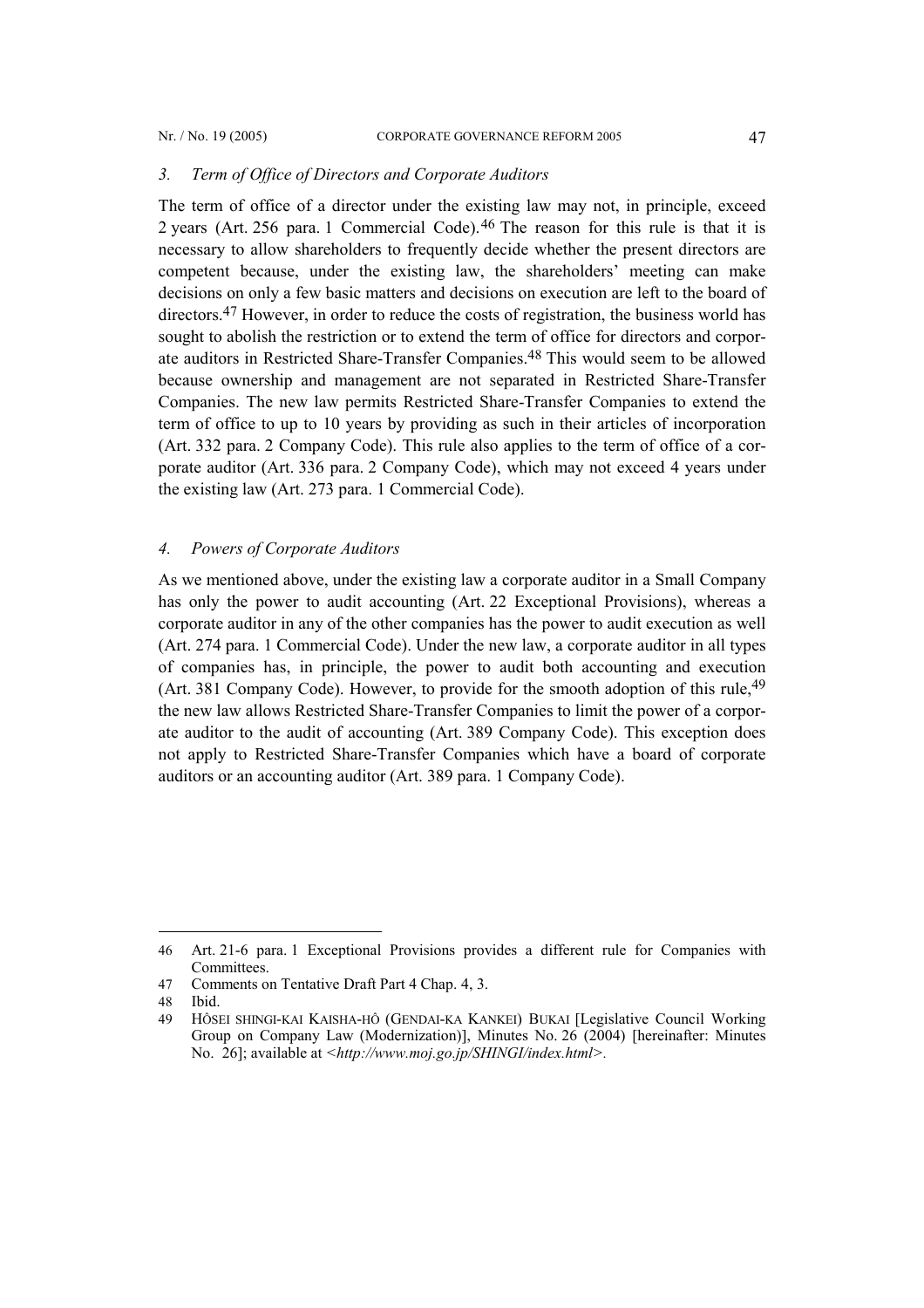### *5. Introduction of the Accounting Consultant*

In order to secure the fairness of financial statements, mainly in small or medium-sized companies, the new law introduces *kaikei san'yo* (accounting consultant).[50](#page-13-0) This is a system which requires an accounting specialist to participate in preparing the financial statements of the company. An accounting consultant is an optional position in a company with the role of preparing financial statements (Art. 435 para. 2 Company Code) in conjunction with the directors or executive officers (Art. 374 para. 1 Company Code; Final Draft Part 2 Chap. 3, 5(3) no. 1). An accounting consultant must be a *zeiri-shi*  (certified tax consultant; including incorporated tax consulting firms) or a chartered accountant (including incorporated accounting firms) (Art. 333 para. 1 Company Code). The new law allows either a certified tax consultant or a chartered accountant to be an accounting consultant in order to make it easier for small or medium-sized companies to employ an accounting consultant. Although this is a legal requirement under the new system, a number of companies at present actually have their financial statements prepared by a certified tax consultant or a chartered accountant. Thus, the introduction of an accounting consultant is based on current practice.<sup>[51](#page-13-1)</sup>

Although the accounting consultant is being introduced mainly for small or mediumsized companies, large companies are not prevented from having an accounting consultant.[52](#page-13-2) Any stock company can appoint an accounting consultant at the shareholders' meeting as long as there is a provision in its articles of incorporation so permitting (Art. 226 para. 2, Art. 329 para. 1 Company Code). The company must then register the name of the accounting consultant and the fact that it has an accounting consultant (Art. 911 para. 3 no. 16 Company Code).

Whereas an accounting audit is conducted by an outsider, an accounting consultant independently participates in preparing the financial statements as an internal officer of the company. Thus, the two offices differ and therefore a company can have both an accounting auditor and an accounting consultant (Final Draft Part 2 Chap. 3, 5(2) no. 2 (note)). However, in order to ensure independence, an accounting consultant is prohibited from being a director, executive officer, corporate auditor, accounting auditor, or an employee such as a manager in the company of which he/she is an accounting consultant, or in subsidiaries of that company (Art. 333 para. 3 no. 1 Company Code).

In addition to the company, an accounting consultant is also required to retain a copy of the financial statements (Art. 378 para. 1 Company Code). Shareholders and creditors of the company can demand that the accounting consultant show them the financial statements (Art. 378 para. 2 Company Code). This is not only convenient for the share-

<span id="page-13-0"></span><sup>50</sup> For a background to the introduction of the accounting consultant, see T. SAKAMAKI, *Kaikei sanyo seido no mondai-ten to kadai* [Problems and Issues in the Accounting Consultant System], in: Hanrei Taimuzu 1158 (2004) 84, 84-87.

<span id="page-13-1"></span><sup>51</sup> Minutes No. 24.

<span id="page-13-2"></span><sup>52</sup> Minutes No. 27.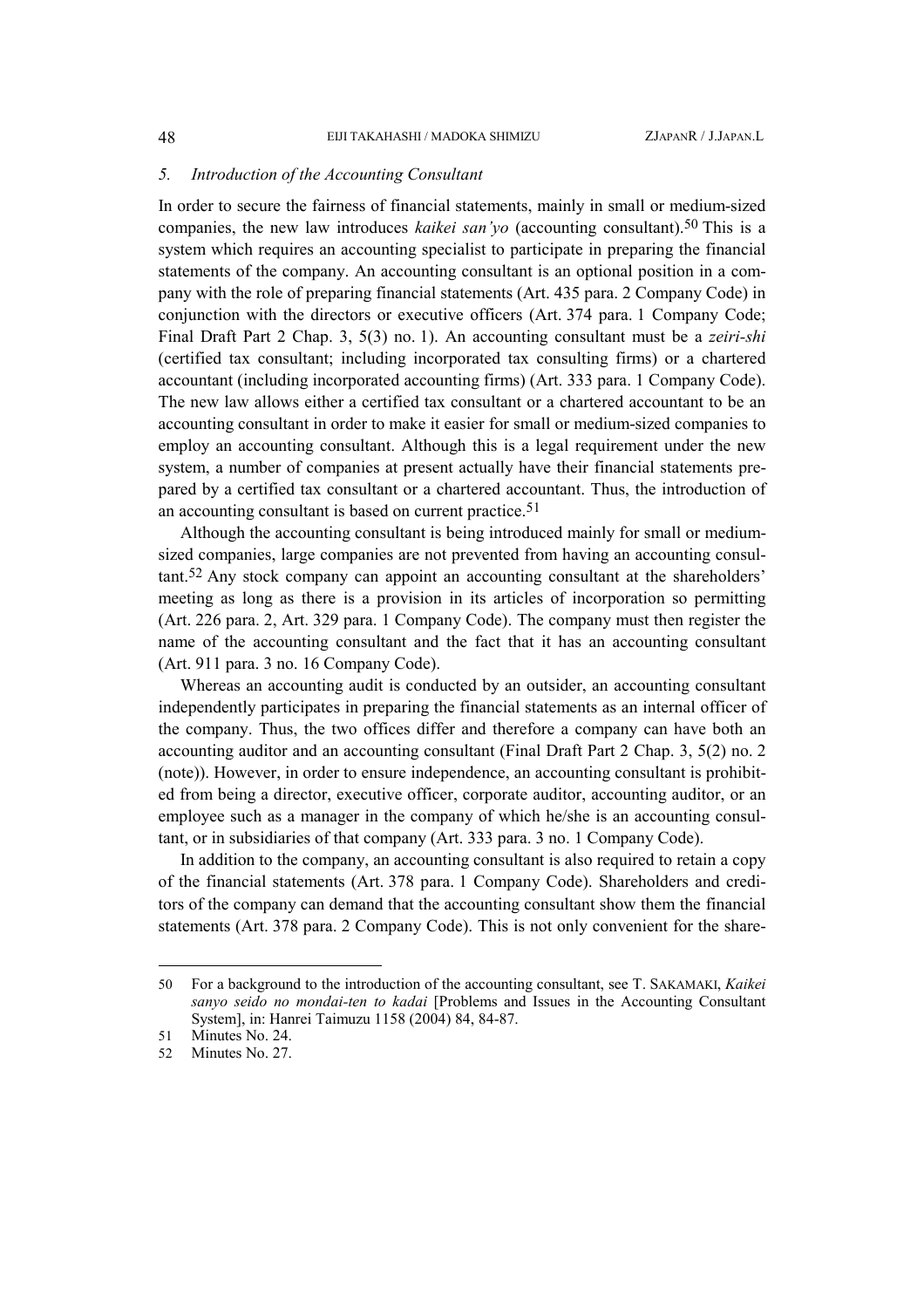holders or creditors of the company who wish to read the financial statements, but will also prevent fabrication and false alteration of the financial statements because the shareholders and creditors can compare the financial statements retained by the accounting consultant with those of the company. Moreover, an accounting consultant has a duty to explain any matters about which the shareholders query him/her (Art. 314 Company Code). An accounting consultant is liable to the company and third parties in the same way as an outside director (see Arts. 423-427, Arts. 429-430 of the Company Code), and shareholders can pursue this liability to the company through a shareholders' representative action (Art. 847 para. 1; Art. 423 para. 1 Company Code). It is sometimes argued that an accounting consultant should bear a stricter liability than an outside director because he/she is not a supervisor but an executor who personally participates in preparing the financial statements.<sup>[53](#page-14-0)</sup> An accounting consultant is given the necessary rights to prepare financial statements (see Art. 374 paras. 2-3 Company Code).

The accounting consultants' participation in the preparation of the financial statements of a company will lead to those statements being more reliable. It is therefore expected that this will help to encourage transactions between financial institutions and small or medium-sized companies as well as protect the shareholders and creditors of the company. [54](#page-14-1) Moreover, it is thought that the introduction of the accounting consultant may accelerate the unification of the many different accounting standards currently used in small and medium-sized companies.[55](#page-14-2)

#### IV. REFORM OF CORPORATE GOVERNANCE IN LARGE-SIZED COMPANIES

## *1. Decisions and Disclosure of the Internal Control System*

The execution of the affairs of a Company with Committees will be broad and complicated where the company is a Large Company or a Constructive Large Company. [56](#page-14-3) In spite of this, under the existing law, Companies with Committees, unlike Companies with a Corporate Auditor, are not required to have a full-time director in the audit committee. Moreover, directors comprising the audit committee sometimes cannot, by themselves, sufficiently audit whether the company's affairs are being executed appropriately and efficiently. In order to ensure the effectiveness of the audit by the audit committee, the law requires the board of directors of a Company with Committees to decide on

 $\overline{a}$ 

<span id="page-14-0"></span><sup>53</sup> Minutes No. 24; SAKAMAKI, *supra* note 50, 87.

<span id="page-14-1"></span><sup>54</sup> Minutes No. 24.

<span id="page-14-2"></span><sup>55</sup> SAKAMAKI, *supra* note 50, 93.

<span id="page-14-3"></span><sup>56</sup> Under the existing law, only Large Companies and Constructive Large Companies are allowed to adopt the Company with Committees structure (Art. 1-2 para. 3 Exceptional Provisions).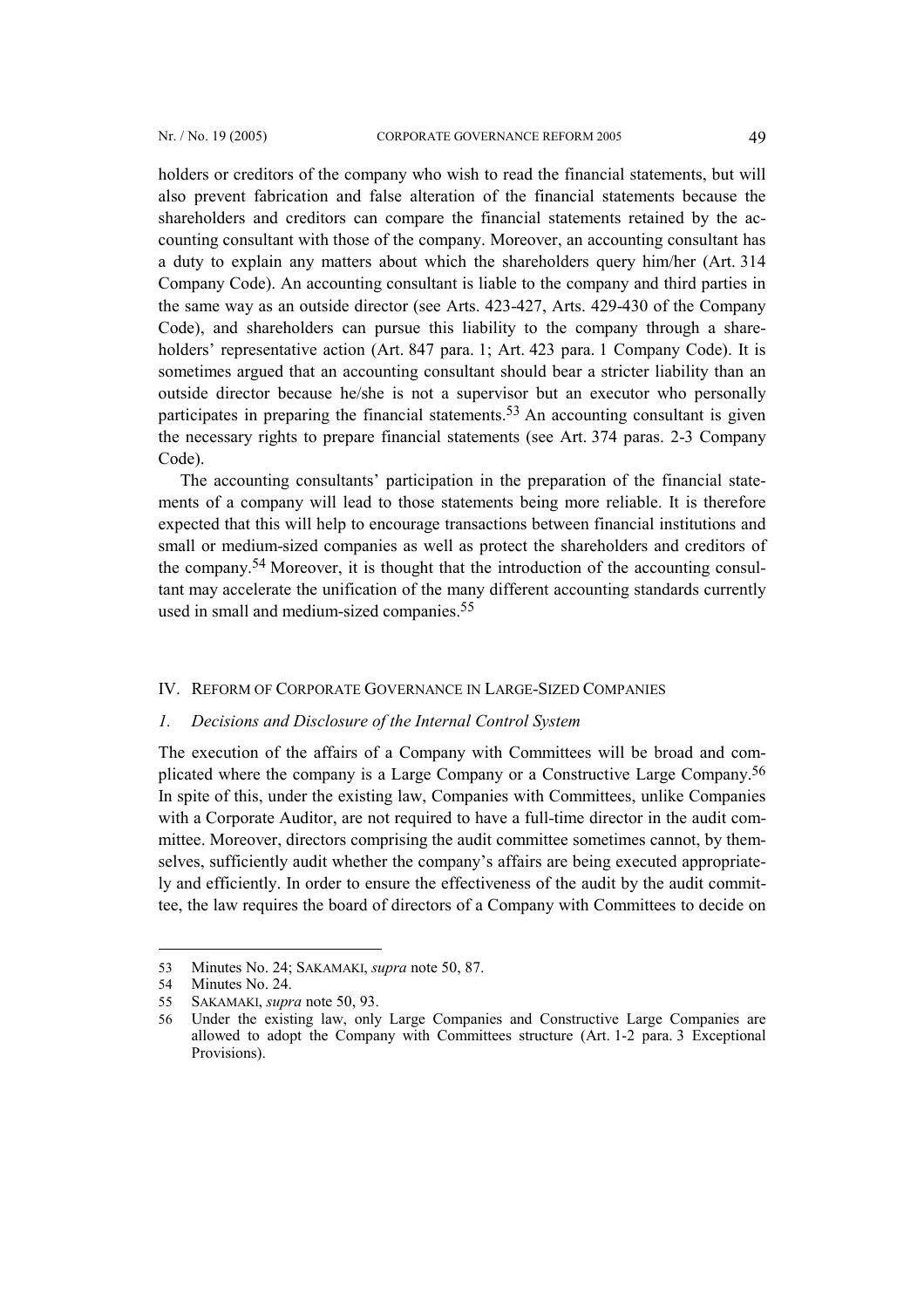a system for auditing whether the execution of the company's affairs complies with the law and the company's articles of incorporation, and whether this is being performed efficiently (this is known as the "internal control system"; Art. 21-7 para. 1 no. 2 Exceptional Provisions; Art. 193 Regulations for Enforcement of the Commercial Code[57\)](#page-15-0). The audit committee then uses this system to audit the execution.<sup>[58](#page-15-1)</sup> An outline of the decisions of the internal control system must be entered into the business report of the compan[y59](#page-15-2) and checked by the shareholders (Art. 104 para. 1 Regulations for Enforcement of the Commercial Code).

A district court has held, however, that directors of a Company with a Corporate Auditor also have a duty to establish an internal control system.<sup>[60](#page-15-3)</sup> In any case, in relation to the requirement of establishing this system, there is no significant reason to distinguish between a Company with Committees and a Company with a Corporate Auditor, especially a large one. Therefore, the new law requires all Large Companies with a board of directors to decide on a basic plan for establishing the internal control system (Art. 362 para. 5 Company Code). Under the new law, the basic plan for establishing the internal control system must still be decided by the board of directors (Art. 362 para. 4 no. 6; Art. 416 para. 1 no. 1 Company Code) and the outline of the decision must be entered into the business report of the company (Final Draft Part 2 Chap. 3, 3(5) no. 1).

## *2. Directors or Executive Officers who are Concurrently Employees in a Company with Committees*

Traditionally, there have been a number of directors in Japan who are concurrently employees of the company.<sup>[61](#page-15-4)</sup> However, the purpose of the Company with Committees is to separate execution from supervision and to realize effectiveness and efficiency in the supervision of the execution. In light of this purpose, it is improper for a director who supervises executive officers to also be an employee directed by executive officers.[62](#page-15-5) Therefore, the new law does not permit a director to concurrently be an em-

<span id="page-15-0"></span><sup>57</sup> *Shôhô shikô kisoku*, Ministry of Justice Order No. 22/2002, as amended by Ministry of Justice Order No. 4/2005.

<span id="page-15-1"></span><sup>58</sup> For details, see K. HAMA ET AL., *Heisei 14-nen shôhô kaisei ni tomonau kaisei shôhô shikô kisoku no kaisetsu* [V] [An Explanation of the Revised Regulations for Enforcement of the Commercial Code [V]], in: Shôji Hômu 1661 (2003) 19, 25-26.

<span id="page-15-2"></span><sup>59</sup> The business report of a company is provided in Art. 281 Commercial Code.

<span id="page-15-3"></span><sup>60</sup> Osaka District Court, September 20 2000, in: Hanrei Jihô 1721 (2000) 3.

<span id="page-15-4"></span><sup>61</sup> T. OSUMI, *Torishimari-yaku no shiyônin kenmu no kôzai* [The Merits and Demerits of a Director who is Also a Company Employee], in: Shôji Hômu 755 (1976) 2; EGASHIRA, *supra* note 21, 338.

<span id="page-15-5"></span><sup>62</sup> Comments on Tentative Draft Part 4 Chap. 4 10(1); H. MATSUI, *Kôporêto gabanansu* [Corporate Governance], in: Kigyô Kaikei 56-2 (2004) 44, 50.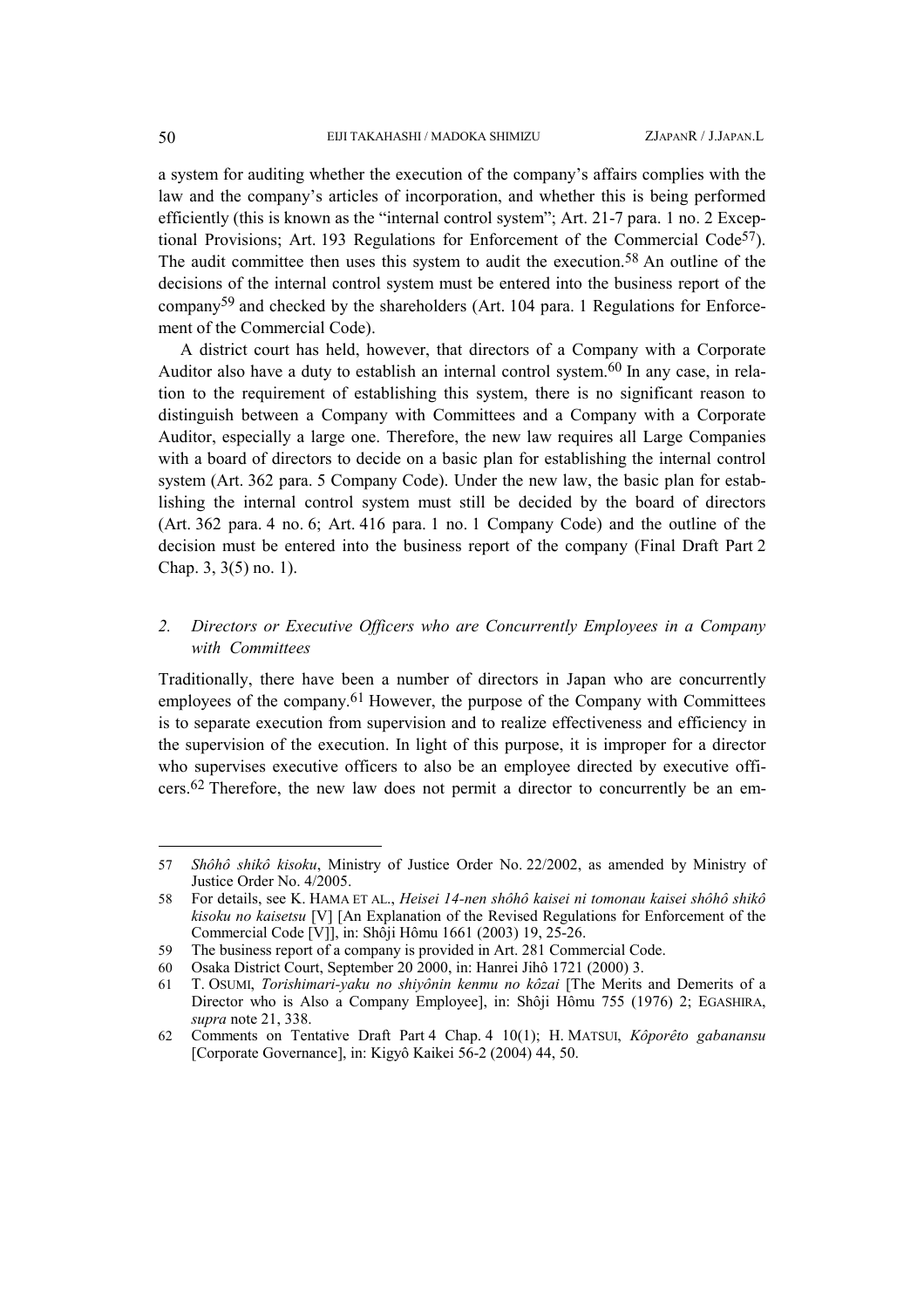ployee of the company (Art. 331 para. 3 Company Code). An employee must therefore resign his/her position if appointed a director of the company.

In contrast, under the existing law an executive officer is generally allowed to concurrently be an employee of the company. This is because a company's transition to the Company with Committees structure will be smoother if a prospective executive officer can retain his/her current office of employee[.63](#page-16-0) This is also permitted under the new law.

In a Company with Committees, the executive officer's compensation package is decided by the compensation committee (Art. 21-8 para. 3; Art. 21-11 Exceptional Provisions). The "compensation", which is supervised by the compensation committee, has been interpreted, in the case of an executive officer who is concurrently an employee, to not include the employee salary.[64](#page-16-1) Therefore, the employee salary of an executive officer is not controlled by the compensation committee. However, this is contrary to the purpose of the Company with Committees system. [65](#page-16-2) Since their execution as an executive officer and their performance as an employee seem to be closely connected, the pay for such execution and performance should be controlled as a whole.<sup>[66](#page-16-3)</sup> Thus, the new law provides that the employee salary of an executive officer who is concurrently an employee in a Company with Committees must be decided by the compensation committee (Art. 404 para. 3 Company Code).

## V. ADJUSTMENT OF REGULATION DISCREPANCY BETWEEN COMPANIES WITH COM-MITTEES AND COMPANIES WITH A CORPORATE AUDITOR

### *1. Modification of Directors' Liability to the Company*

The new law attempts to address the difference in regulations for directors' liability between Companies with Committees and Companies with a Corporate Auditor.

The following directors' liabilities have been generally interpreted as *mu-kashitsu sekinin* (a strict liability in which a director is liable for damage to the company caused by his/her actions even if he/she acted without fault; hereinafter: strict liability):

<span id="page-16-0"></span><sup>63</sup> Except for this point, however, there is no practical use in permitting concurrence posts of executive officer and employee. Therefore, this should be permitted only as a transitional measure and should be forbidden in the future. S. MORIMOTO, *Dai-kaisha no kanri unei to kaisha hôsei no gendai-ka ni kansuru yôkô shian* [*Jô*] [Management of Large Companies and the Tentative Draft on the Modernization of the Company Law [1]], in: Shôji Hômu 1699 (2004) 4, 15 (n 23).

<span id="page-16-1"></span><sup>64</sup> The Supreme Court held that with respect to a Company with a Corporate Auditor, the employee salary of a director who is concurrently an employee of the company is not subject to Art. 269 Commercial Code (which provides that a director's compensation must be decided by the shareholders' meeting) as long as a clear wage structure is established: Supreme Court, March 26 1985, in: Hanrei Jihô 1159 (1985) 150.

<span id="page-16-2"></span><sup>65</sup> Comments on Tentative Draft Part 4 Chap. 4, 10(2).

<span id="page-16-3"></span><sup>66</sup> MATSUI, *supra* note 62, 50.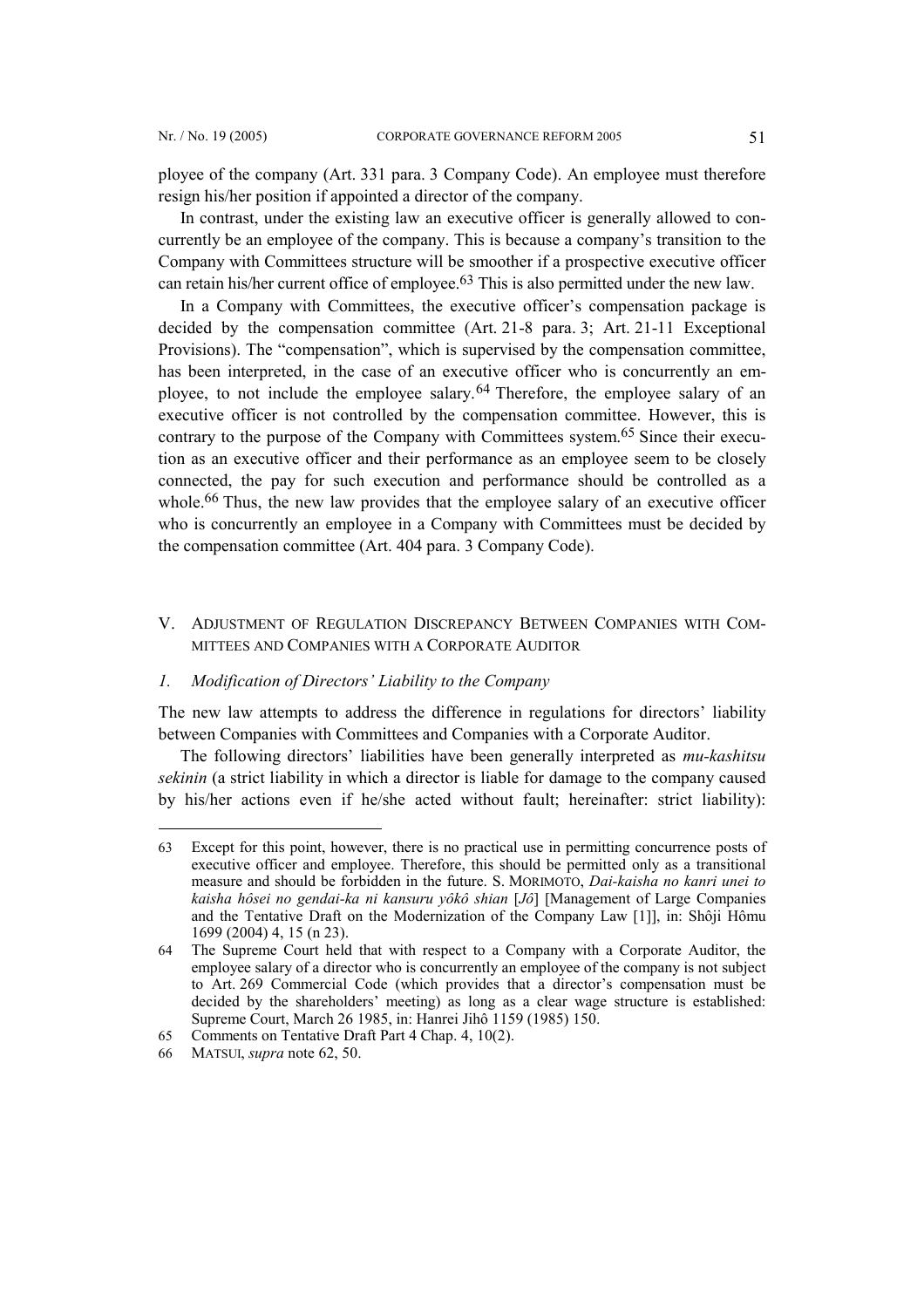<span id="page-17-4"></span>liability for illegal dividends (Art. 266 para. 1 no. 1 Commercial Code; see also Art. 290 Commercial Code); liability for the giving of a property interest in connection with the exercise of shareholders' rights (Art. 266 para. 1 no. 2 Commercial Code; see also Art. 295 Commercial Code);<sup>[67](#page-17-0)</sup> liability for loans to directors (Art. 266 para. 1 no. 3 Commercial Code); and liability for transactions involving a conflict of interest approved by the board of directors (Art. 266 para. 1 no. 4 Commercial Code)[.68](#page-17-1) In cases where an act causing liability has been performed based on a resolution of the board of directors, those directors who voted in favor of the resolution are deemed actors and are jointly and severally liable for the company's damages (Art. 266 para. 2 Commercial Code; hereinafter: Constructive Actor Provision). Directors who have participated in the resolution and have failed to state their objections in the minutes are presumed to have voted in favor of the resolution (Art. 266 para. 1 no. 3 Commercial Code).<sup>69</sup> These rigid rules were laid down to secure the fairness of execution in the 1950 reform, in which the rights of shareholders and corporate auditors were reduced and the powers of the board of directors were enlarged.[70](#page-17-3)

However, these rules have been criticized for the following reasons. First, they are too strict. The severe liability for transactions involving a conflict of interest is not practical because there are a number of interlocking directorships today and intra-group dealings have become ordinary transactions.[71](#page-17-4)

 $\overline{a}$ 

<span id="page-17-0"></span><sup>67</sup> The purpose of this liability is to eliminate the giving of property interests to so-called "*Sôkaiya*" (extortionists who threaten to disrupt shareholders' meetings) in publicly-held companies. Comments on Tentative Draft Part 4 Chap. 4, 7(5) no. 2.

<span id="page-17-1"></span><sup>68</sup> EGASHIRA, *supra* note 21, 399-401. Some district courts, such as the Himeji branch of the Kobe District Court, have also decided that a liability for illegal dividends is a strict liability: Kobe District Court, April 11 1966, in: Kakyû Saibansho Minshû 17-3-4, 122. The Supreme Court has held that a liability for a transaction involving a conflict of interest approved by the board of directors is a strict liability: Supreme Court, October 20 2000, in: Minshû 54-8, 2619. However, scholarly opinion is divided on these liabilities. For example, M. TATSUTA, *Kaisha-hô* [Business Corporation Law] (10<sup>th</sup> ed Tokyo 2005) 88-89 interprets liabilities other than a loan to directors as *kashitsu sekinin* (a liability where directors are liable only when they acted with fault). For details of these theories, see K. UEYANAGI ET AL., *Shimpan chûshaku kaisha-hô* (6) [Annotated Company Law (6)] (Tokyo 1987) 258 f. (M. Kondô).

<span id="page-17-2"></span><sup>69</sup> In the company law of the United Kingdom, with respect to a director's liability for breach of fiduciary duty, all directors who participate in the breach are jointly and severally liable: Palmer's Company Law  $(25<sup>th</sup>$  ed.) para. 8.542. Directors are regarded as participating in the breach when they are either actively participating or subsequently acquiescence in it: *Re Lands Allotment Co.* [1984] 1 Ch 616; and merely protesting will not necessarily disprove acquiescence: *Joint Stock Discount Co. v Brown* (1869) LR 8 Eq 381; PAUL L. DAVIES, Gower and Davies' Principles of Modern Company Law  $(7<sup>th</sup>$  ed. London 2003) 425 (n 21).

<span id="page-17-3"></span><sup>70</sup> T. SUZUKI / T. ISHII, *Kaisei kabushiki kaisha-hô* [Revised Stock Corporation Law] (Tokyo 1951) 171.

<sup>71</sup> I. KAWAMOTO, *Gendai kaisha-hô* [Modern Company Law] (9<sup>th</sup> ed. Tokyo 2004) 495. Viewed in the light of comparative law, the rule of conflict of interest which takes interlocking directorships into consideration seems to be a noticeable characteristic of the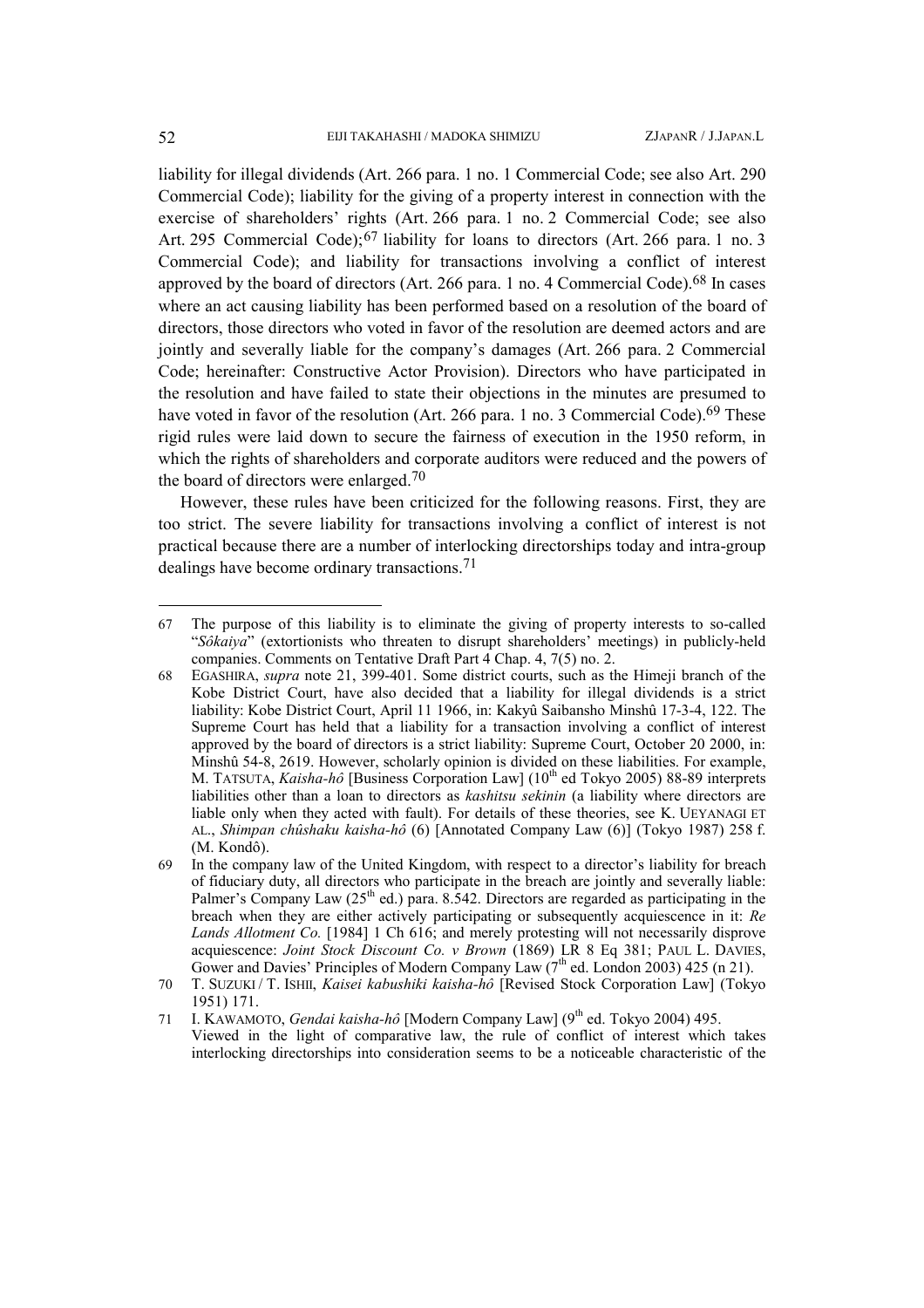l

Second, the traditional interpretation mentioned above should be reviewed because the function of a corporate auditor has been improved in subsequent reforms.[72](#page-18-0)

With respect to the liability of directors and executive officers in Companies with Committees, the 2002 reform clarified that liability for illegal dividends and liability for conflict of interest are *kashitsu sekinin* (a liability where directors are liable only when they acted with fault; hereinafter: fault liability; Art. 21-18, Art. 21-21 Exceptional Provisions). However, the burden of proof that they acted without fault is placed on the directors or executive officers. Also, there is no special provision for liability for loans to directors and this is now included in the liability for conflict of interest. Moreover, no general Constructive Actor Provision is laid down but is instead included in individual liability provisions where necessary (Art. 21-20 para. 1, Art. 21-21 para. 1 no. 3, Art. 21-24 paras. 2-4 Exceptional Provisions). The reason for these modifications for Companies with Committees is that such companies are regarded as having a superior corporate governance system which aims for complete control of management.

However, setting up an excellent governance system cannot be a ground for modifying the liability of a person who has acted illegally in spite of such a system. In any case, the reason the Company with Committees system and the Company with a Cor-

Although it is not necessarily related to interlocking directorships, the range of conflicts of interest regulated as self-dealings will also be reduced in the review of the company law in the United Kingdom: Modernising Company Law, Cm 5553 (2002) Companies Bill schedule 2 para. 5; DEPARTMENT OF TRADE AND INDUSTRY, Company Law Reform, Cm 6456 (2005) Chap. 7; Company Law Reform Bill Part B Chap. 1 B6, B8.

company law of the United States — the conflict of interest regulation of which, as with English law, derives from the principles of trust law. For example, the company law of California applies a laxer rule to transactions involving interlocking directorships than other self-dealings: Cal. Corp. Code §310(b). The American Law Institute (ALI) limits the range of transactions involving interlocking directorships regulated as conflicts of interest: AMERICAN LAW INSTITUTE, Principles of Corporate Governance: Analysis and Recommendations (1994) Vol. 1 Chap. 2 § 5.07.

Also, in Japan, a district court considered the case of an interlocking director who financially supported one company within a group companies and held that transactions which are practically intended to enlarge a company's profit are not to be included in transactions regulated by Art. 266 para.1 no. 4 Commercial Code (specifying a director's liability for conflict of interest transactions): Osaka District Court, January 30 2002, in: Hanrei Taimuzu 1108 (2003) 248. This case is introduced in English in: E. TAKAHASHI / T. SAKAMOTO, Japanese Corporate Law: Important Cases in 2002 and 2003, in: ZJapanR 9-17 (2004) 241. However, this judgment is often criticized for its unreasonable and complicated interpretation and it is argued that, in order to completely solve the problem of interlocking directorships, liability for conflict of interest must be made a fault liability (C. NUNOI, Case Commentary, in: Kinyû Shôji Hanrei 1151 (2002) 60, 67; S. EBINA, Case Commentary, in: Zeikei Tsûshin [Tax and Accounting Correspondence] 58-1 (2003) 235, 241; E. KURONUMA, Case Commentary, in: Shihô Hanrei Rimâkusu [Remarks on Civil Cases] 27 (2003) 84, 87) or a new provision on transactions between group companies must be established (KURONUMA, *supra* note 71, 87).

<span id="page-18-0"></span><sup>72</sup> M. KITAMURA, *Torishimari-yaku no sekinin* [Directors' Liabilities], in: Shôji Hômu 1695 (2004) 9, 9-10.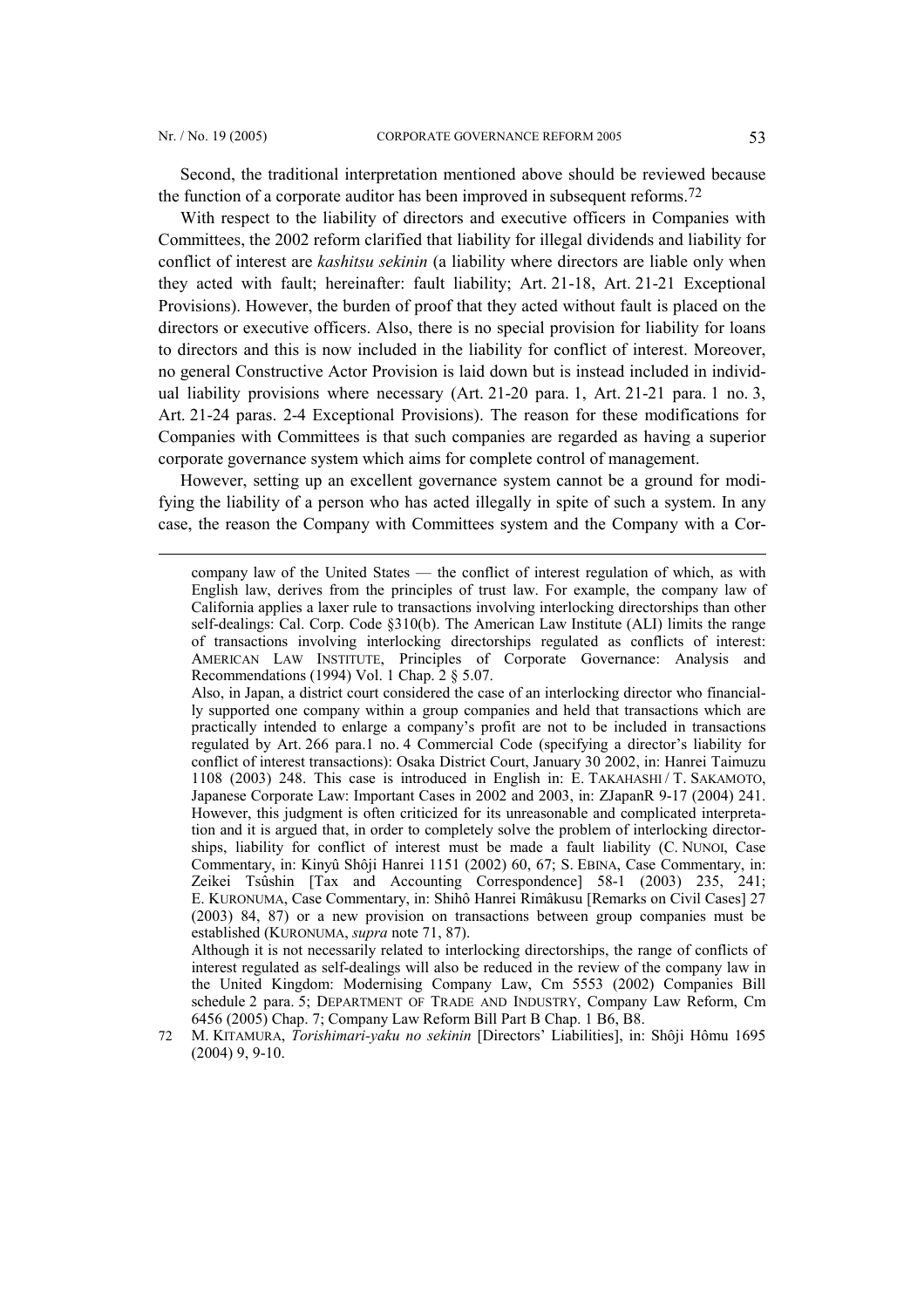porate Auditor system are alternatives under the Commercial Code and the Exceptional Provisions seems to be that the latter is considered to be as good as the former. Therefore, the regulation imbalance between the two types of company is unreasonable. The new law adjusts this imbalance (Final Draft Part 2 Chap. 3, 3(8) no. 1).

First, liability for illegal dividends and liability for conflict of interest transactions have become fault liabilities for which the director bears the burden of proof (Art. 423 para. 3 Company Code). With respect to the liability for conflict of interest, however, a director who has entered into a direct transaction with the company for the benefit of himself/herself owes a strict liability and cannot be exempted from this liability (Art. 428 Company Code). This seems to be based on the theory that distinguishes *chûjitsu gimu* (duty of loyalty; Art. 254-3 Commercial Code; Art. 355 Company Code) from *zenkan chûi gimu* (duty of care; Art. 254 para. 3 Commercial Code; Art. 330 Company Code; Art. 644 Civil Code<sup>73</sup>)<sup>[74](#page-19-1)</sup> and advocates that a director who has acted in breach of the former duty must account to the company for any profits arising out of the breach.[75](#page-19-2) The reason the new law does not impose a strict liability on a director who has profited from a third party's transaction with the company, involving a conflict of interest between the company and the director (Art. 356 para. 1 no. 2 Company Code), is that such a transaction is sometimes entered into while the interested director is unaware of the transaction.<sup>[76](#page-19-3)</sup> Incidentally, a director who has profited from competition with the company is not treated in the way stated above. It therefore seems necessary to balance the liability of a director in competition with the company with that of a director in a conflict of interest transaction.[77](#page-19-4)

The existing law does not provide as strict requirements for exemption from liability for a conflict of interest transaction (Art. 266 para. 6 Commercial Code) as it does for exemption from other liabilities (Art. 266 para. 5 Commercial Code) because a director who has entered into a conflict of interest transaction is liable despite obtaining the approval of the board of directors. This provision is repealed because, under the new

<span id="page-19-0"></span><sup>73</sup> *Minpô*, Law No. 89/1896, as amended by Law No. 147/2004.

<span id="page-19-1"></span><sup>74</sup> KITAMURA, *supra* note 72, 13. In Japanese company law, opinion is divided as to whether the duty of loyalty (Art. 355 Company Code) should be distinguished from the duty of care (Art. 644 Civil Code). Those who distinguish them view the duty of loyalty in the Japanese law as similar to the one in the Common Law. Those who do not distinguish them view the duty of loyalty as a category within the duty of care. In the opinion that distinguishes them, the duty of loyalty in Japanese law will be similar to the one in the Common law. For details, see UEYANAGI ET AL, *supra* note 68, 28-31 (M. Hamada).

<span id="page-19-2"></span><sup>75</sup> M. KITAZAWA, *Kaisha-hô* [Company Law] (6th ed Tokyo 2001) 412. This theory follows the Common Law, which requires a director to account to the company for profits from a transaction involving a conflict of interest: DAVIES, *supra* note 69, 427; PALMER, *supra* note 69, para. 8.542. Egashira argues that the existing law should be revised to impose a strict liability on directors and third parties who profit from transactions involving conflicts of interest: EGASHIRA, *supra* note 21, 401.

<span id="page-19-3"></span><sup>76</sup> Minutes No. 25.

<span id="page-19-4"></span><sup>77</sup> KITAMURA, *supra* note 72, 13.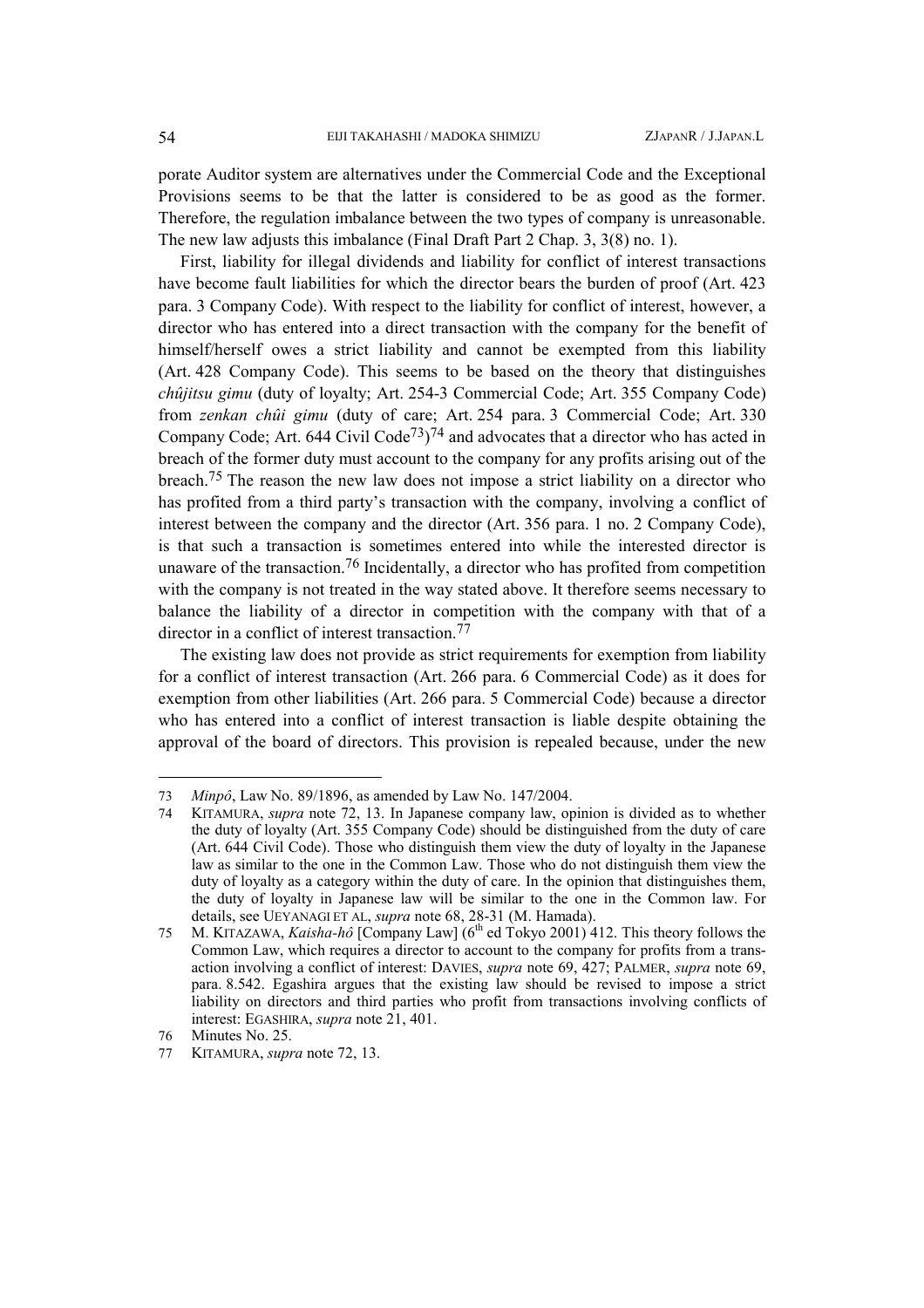l

law, the liability for a conflict of interest transaction is a fault liability (Final Draft Part 2 Chap.3, 3(8) no. 3). Liability for a conflict of interest is also a fault liability in the case of a Company with Committees, but the existing law already has such a provision (Art. 21-21 paras. 1-2 Exceptional Provisions). The liability for conflicts of interest in Companies with Committees is not a simple fault liability but a special fault liability which imposes the burden of proof upon the director. Without such a provision, the requirements for exempting a director's liability in a Company with Committees would be stricter than that of Companies with a Corporate Auditor[.78](#page-20-0) The provision mentioned above was laid down to resolve this problem. Therefore, the new law repeals this provision so as to accompany the repeal of the provision for Companies with a Corporate Auditor, as mentioned above (Final Draft Part 2 Chap. 3, 3(8) no. 3).

Second, the new law also treats the liability for loans to directors, in the case of Companies with a Corporate Auditor, as one kind of liability for conflict of interest. However, a loan to directors is dangerous and does not bring any profit to the company. The company law in a number of countries around the world therefore distinguishes loans to directors from conflict of interest transactions and prohibits the former. For example, the company law of the United Kingdom, in principle, prohibits loans to directors (Companies Act 1985 §330), but it permits conflict of interest transactions if the director discloses his/her interests in the transaction to the other directors (Companies Act 1985 §317, Table A Art. 85). Delaware corporations law used to prohibit loans to officers. This provision was repealed in 1963.[79](#page-20-1) Although the existing law permits loans to directors when, in the judgment of the directors, the loan may reasonably be expected to benefit the corporation, it distinguishes loans from other conflict of interest transactions (Del. Code. Ann. tit. 8 §143). Also, §402 of the Sarbanes-Oxley Act, in principle, prohibits loans to directors. Under the Japanese law, loans to directors are not prohibited but this is dependent upon the precondition that the other directors of the company secure the loan jointly and severally. Therefore, as far as the law permits loans, the special provision on liability for loans to directors should have been maintained both for Companies with a Corporate Auditor and for Companies with Committees.

In addition to the adjustment of regulations, the general Constructive Actor Provision for all liabilities is repealed because it is unnecessary where some liabilities to the company have become fault liabilities (Final Draft Part 2 Chap. 3, 3(8) no. 1). Furthermore, the liability for the giving of a property interest in connection with the exercise of shareholders' rights, which is also a strict liability in Companies with Com-

<span id="page-20-0"></span><sup>78</sup> M. SHISEKI, *Heisei 14-nen kaisei shôhô no kaisetsu* [VII] [An Explanation of the 2002 Reform of the Commercial Code [7]], in: Shôji Hômu 1643 (2002) 18, 24.

<span id="page-20-1"></span><sup>79</sup> EDWARD P. WELCH, Folk on the Delaware General Corporation Law: Fundamentals (Aspen, 2003) 238.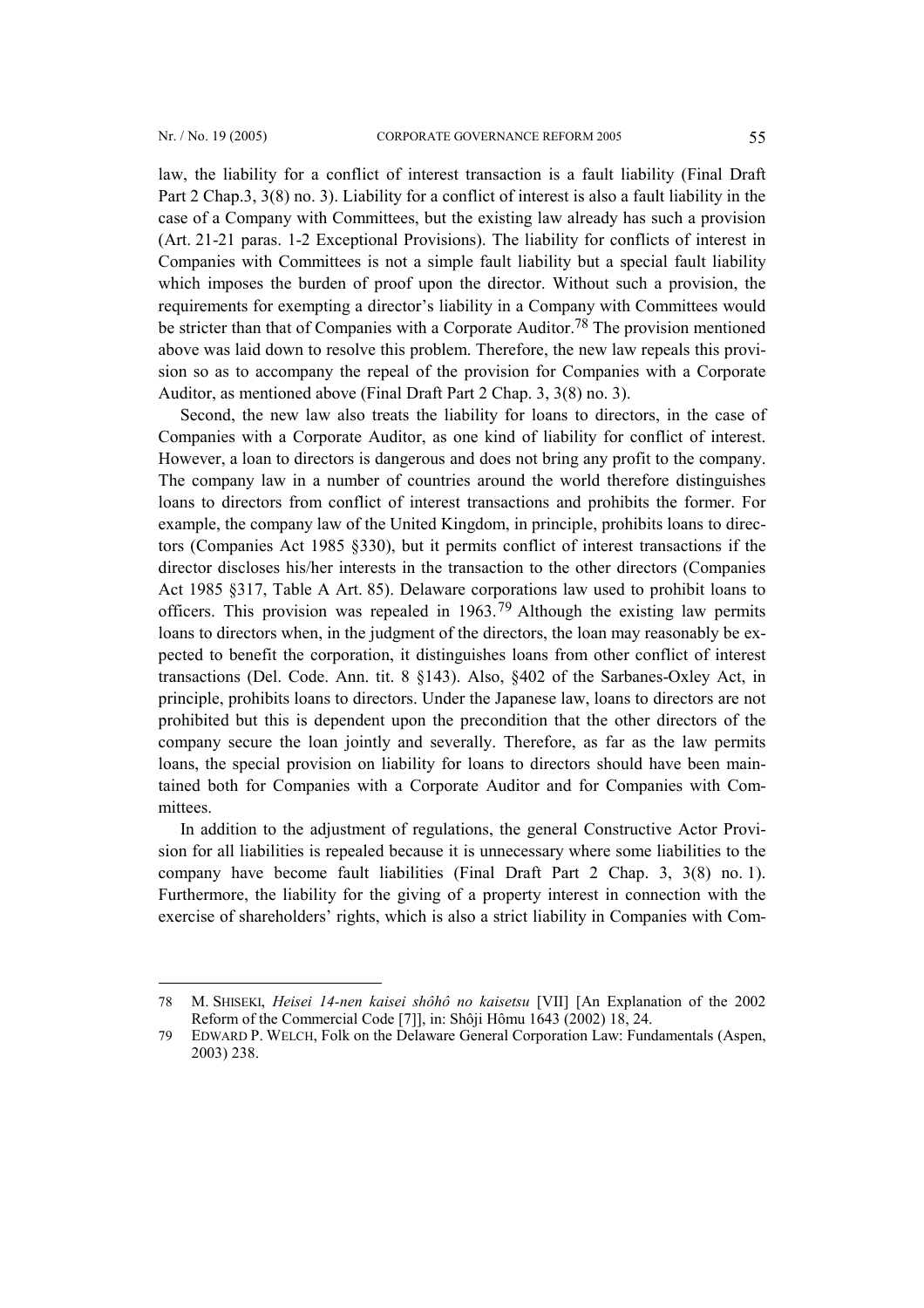mittees under the existing law, $80$  under the new law becomes a fault liability for directors who have participated in the giving of the property interest in both Companies with a Corporate Auditor and for Companies with Committees (Art. 120 para. 4 Company Code). A director who has carried out the giving a property interest, however, bears a strict liability (Art. 120 para. 4 Company Code). Under the new law, in addition to the director who has carried out the giving of a property interest, those directors who have agreed to it appear to be liable to pay a sum of property interest to the company. This rule prevents a director from escaping liability by insisting that another director gave the property interest to the shareholders without his/her notice.<sup>[81](#page-21-1)</sup> This seems appropriate because a director appears to owe a duty to positively prevent the giving of a property interest in connection with the exercise of shareholders' rights.[82](#page-21-2)

## *2. Distribution of Surplus by the Board of Directors*

In addition to director's liability, the new law adjusts the regulations of both types of companies relating to the appropriation of profits. Under the existing law, in Companies with a Corporate Auditor approval by both the board of directors and the shareholders' meeting is required for proposals relating to appropriation of profits and disposition of losses (Art. 281 para. 1; Art. 283 para. 1 Commercial Code). On the other hand, in Companies with Committees the board of directors can decide on proposals relating to appropriation of profits and disposition of losses without the approval of the shareholder's meeting if the accounting auditor and the audit committee judge that the proposals are lawful (Art. 21-31 Exceptional Provisions). However, as mentioned above, both types of company are considered equally excellent corporate governance structures. Therefore, under the new law, in a Company with a Corporate Auditor – which has a board of directors, a board of corporate auditors and an accounting auditor – proposals relating to distribution of surplus (*jôyo-kin no haitô*)[83](#page-21-3) can be approved by resolution of the board of directors without the approval of the shareholders' meeting, provided that this is permitted by the articles of incorporation (Art. 459 Company Code).

<span id="page-21-0"></span><sup>80</sup> The reason for this is that the giving of a property interest in connection with the exercise of shareholders' rights is quite anti-social. SHISEKI, *supra* note 78, 18.

<span id="page-21-1"></span><sup>81</sup> K. YOSHIHARA, *Torishimari-yaku no sekinin to daihyô soshô* [Directors' Liabilities and the Shareholders Representative Action], in: Jurisuto 1267 (2004) 62, 69.

<span id="page-21-2"></span><sup>82</sup> T. INABA, *Torishimari-yaku no sekinin no atarashii katachi* [The New Style of Directors' Liabilities], in: Shôji Hômu 1690 (2004) 13, 16.

<span id="page-21-3"></span><sup>83</sup> The new law replaces the terms *rieki no shobun* (appropriation of profits) and *sonshitsu no shori* (disposition of losses) with the new term *jôyokin no haitô* (distribution of surplus). This is the equivalent, under the existing law, of (i) *rieki no haitô* (distribution of interest); (ii) *chûkan haitô* (interim dividends); and (iii) *shihon oyobi hôtei-junbikin nogenshô ni tomonau harai-modoshi* (refund payments in connection with reduction of stated capital or the legal reserve).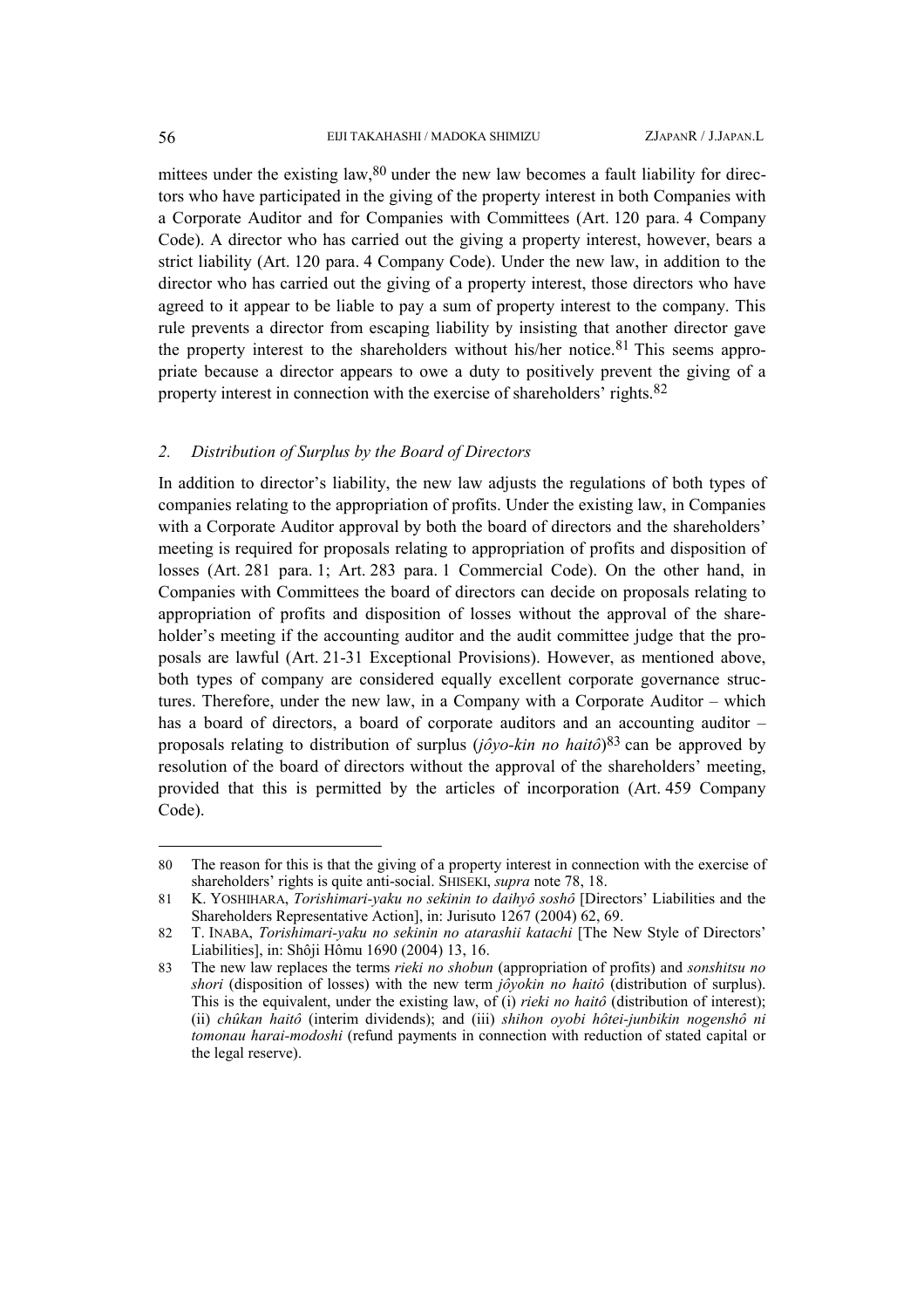#### VI. SHAREHOLDERS' REPRESENTATIVE ACTION

#### *1. Preventive Conditions on the Shareholders' Representative Action*

The economic world has needed a system which enables a company to prevent so-called "strike suits" or suits bringing no merit to the company and to exempt the company from the procedural costs of such suits. $84$  In order to answer this need, the establishment of the "litigation committee" was proposed at first (according to the Tentative Draft by the Working Group on the Modernization of the Company Law, <sup>85</sup> the litigation committee is a system whereby, if the litigation committee set up within a company decides not to sue a director, courts can, to a certain extent, defer to the committee's judgment). The proposal was, however, abandoned because there were problems with the organization of the litigation committee (number of members, capacity and independence of members, etc); the scope of the courts' ability to make judgment (whether the court can judge only the independence of the committee and procedural fairness or whether it can also judge the appropriateness of the committee's decision); and the relationship with the exemption from liability provided under the existing law (see Art. 266 para. 5 Commercial Code).[86](#page-22-2)

Instead, the new law provides that shareholders are prevented from instituting a representative action where the shareholders intend to claim unfair interests for themselves or a third party, or to damage the company (proviso in Art. 847 para. 1 Company Code).

### *2. Notice of Reason for Refusal to File*

When shareholders intend to pursue the liability of a director, they must first request that the company file against the director. Shareholders can only file a representative suit if the company refuses this request. Under the existing law, courts have no means to consider why the company has refused a shareholders' request for filing against a director. However, the reason for refusal sometimes can be the key to the settlement of controversy. It will be especially more important under the new law providing preventive conditions on the shareholders' representative action. The new law therefore requires the company to immediately give notice of the reason for refusal in writing ("document

<span id="page-22-0"></span><sup>84</sup> M. NISHIKAWA, *Kabunushi daihyô soshô seido no saranaru minaoshi: tekisei na seido no kôchiku no tameni* [Further Review of the Shareholders' Representative Action], in: Shôji Hômu 1697 (2004) 32, 33, 35-36; NIHON KEIDANREN KEIZAIHÔKI IINKAI [The Business Law Committee of the Japanese Business Federation], '*Kaisha hôsei no gendai-ka ni kansuru yôkô shian' ni tsuite no iken* [An Opinion on 'The Tentative Draft on the Modernization of the Company Law'], available at *<http://www.keidanren.or.jp/japanese/policy/ 2003/127/>*.

<span id="page-22-1"></span><sup>85</sup> *Kaisha hôsei no gendai-ka ni kansuru yôkô shian* [Tentative Draft on the Modernization of the Company Law; hereinafter: Tentative Draft], Part 4, 8 (note).

<span id="page-22-2"></span><sup>86</sup> Minutes No. 25.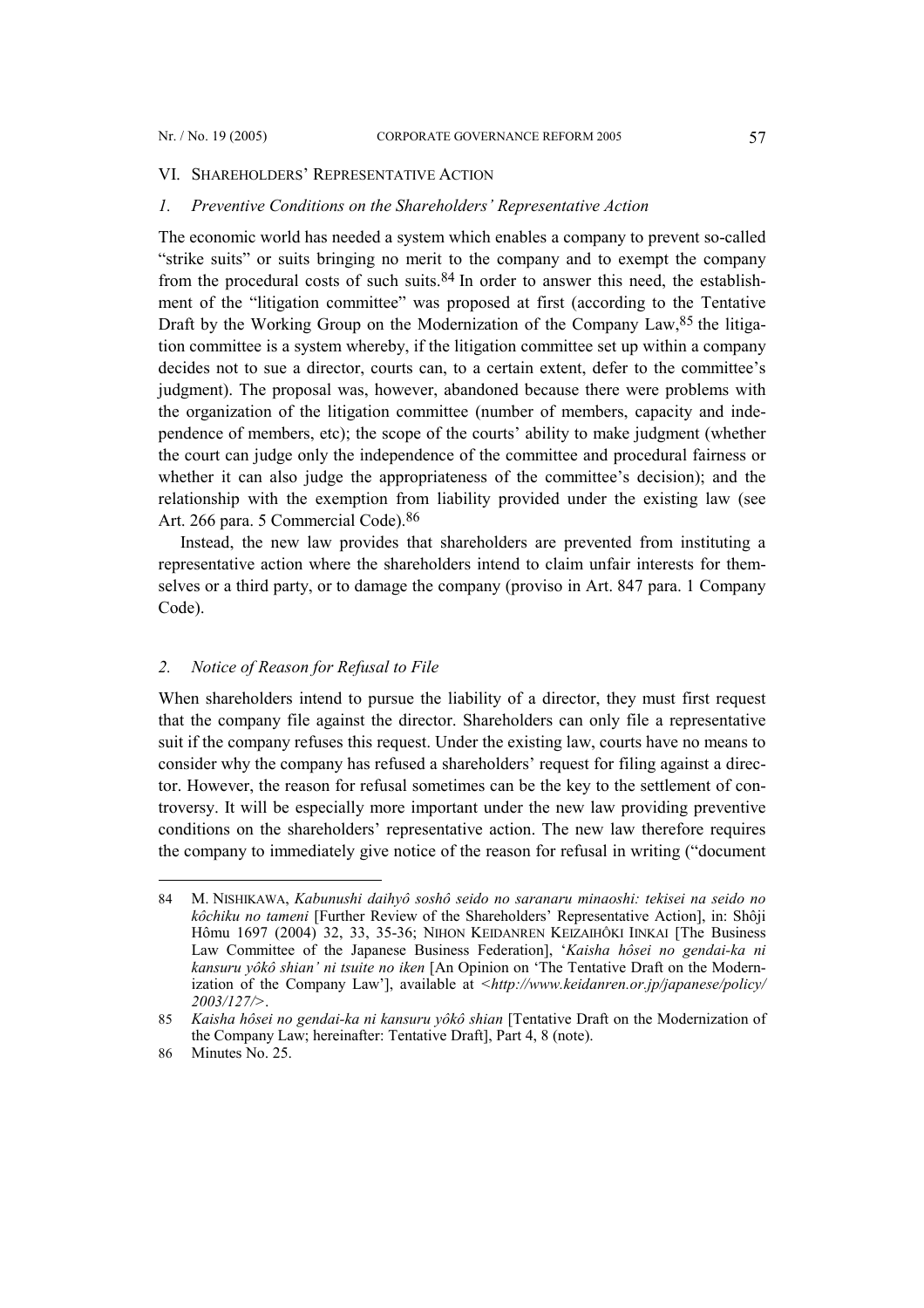of the reason for refusal") to any shareholders who requested the filing, if they request such notice (Art. 847 para. 4 Company Code).

#### *3. Review of Standing to Sue*

The district courts are leaning toward the opinion that plaintiffs of representative actions for a prospective fully-owned subsidiary lose their standing to sue when they lose their status as a shareholder of the company through share exchange or stock transfer, and that in such circumstances the action should be dismissed by the court.  $87$ Such judgments have caused serious problems in the pursuit of directors' liability. As a typical example, we can consider the shareholders' representative action of Daiwa Bank in 2001. The District Court held that the directors were liable for a large amount of damages[.88](#page-23-1) Despite this, on appeal the suit was settled with a significantly reduced sum of damages because Daiwa Bank had become, through stock transfer, a fully-owned subsidiary of Daiwa Bank Holding Corporation and the plaintiffs were to lose their standing.<sup>[89](#page-23-2)</sup> Thus, there is some fear that the judgments of the lower courts recognizing the liability of directors are being spoiled by share exchanges or stock transfers executed before appeal to a higher court and, as a result, shareholders cannot enforce directors' liability. This situation is likely to harm people's reliance on the company law, which fails to address the problem; on the courts; and on the whole judicial system. [90](#page-23-3) 

Additionally, the judgments of the district courts, as mentioned above, can be criticized from a theoretical viewpoint. First, the complainant shareholders have not voluntarily lost their status as shareholders. Second, where they receive shares of the parent company through share exchange or stock transfer, they continue to have an interest in the subsidiary even after the share exchange or stock transfer.<sup>[91](#page-23-4)</sup> For these reasons, there are a number of opinions opposed to the interpretation of the District Court.

<span id="page-23-0"></span><sup>87</sup> Tokyo District Court, March 29 2001, in: Hanrei Jihô 1748 (2001) 171; Nagoya District Court, August 8 2002, in: Hanrei Jihô 1800 (2003) 150; Tokyo District Court, February 6 2003, in: Hanrei Jihô 1812 (2003) 143. The requirement for standing to sue  $-$  "shareholders having a share continuously for at least the preceding six months" — in Art. 267 para. 1 Commercial Code, is the main reason for such judgment.

<span id="page-23-1"></span><sup>88</sup> Osaka District Court, September 20 2000, in: Hanrei Jihô 1721 (2000) 3.

<span id="page-23-2"></span><sup>89</sup> This case has been criticized by the media as a share transfer with the object of escaping a representative action. See *e.g. Daiwa Ginkô tôdori no warudakumi: daihyô soshô nogare ni 'Asahi-gin' tôgô*", in: Sentaku 320 (2001) 76; *Daiwa Ginkô soshô 'itten wakai' daihyô soshô ga abunai*, in: Asahi Shimbun Weekly AERA 14-6 (2002) 20.

<span id="page-23-3"></span><sup>90</sup> It is supposed that the settlement on appeal in the Daiwa Bank case was also aimed at preventing a judgment contrary to that of the District Court from harming the people's reliance on the whole judicial system: KABUNUSHI DAIHYÔ SOSHÔ SEIDO KENKYÛKAI, *Kabushiki kôkan, kabushiki iten to kabunushi daihyô soshô* [Share Exchanges, Stock Transfers and Shareholders' Representative Actions], in: Shôji Hômu 1680 (2003) 4, 5.

<span id="page-23-4"></span><sup>91</sup> Ibid, 7.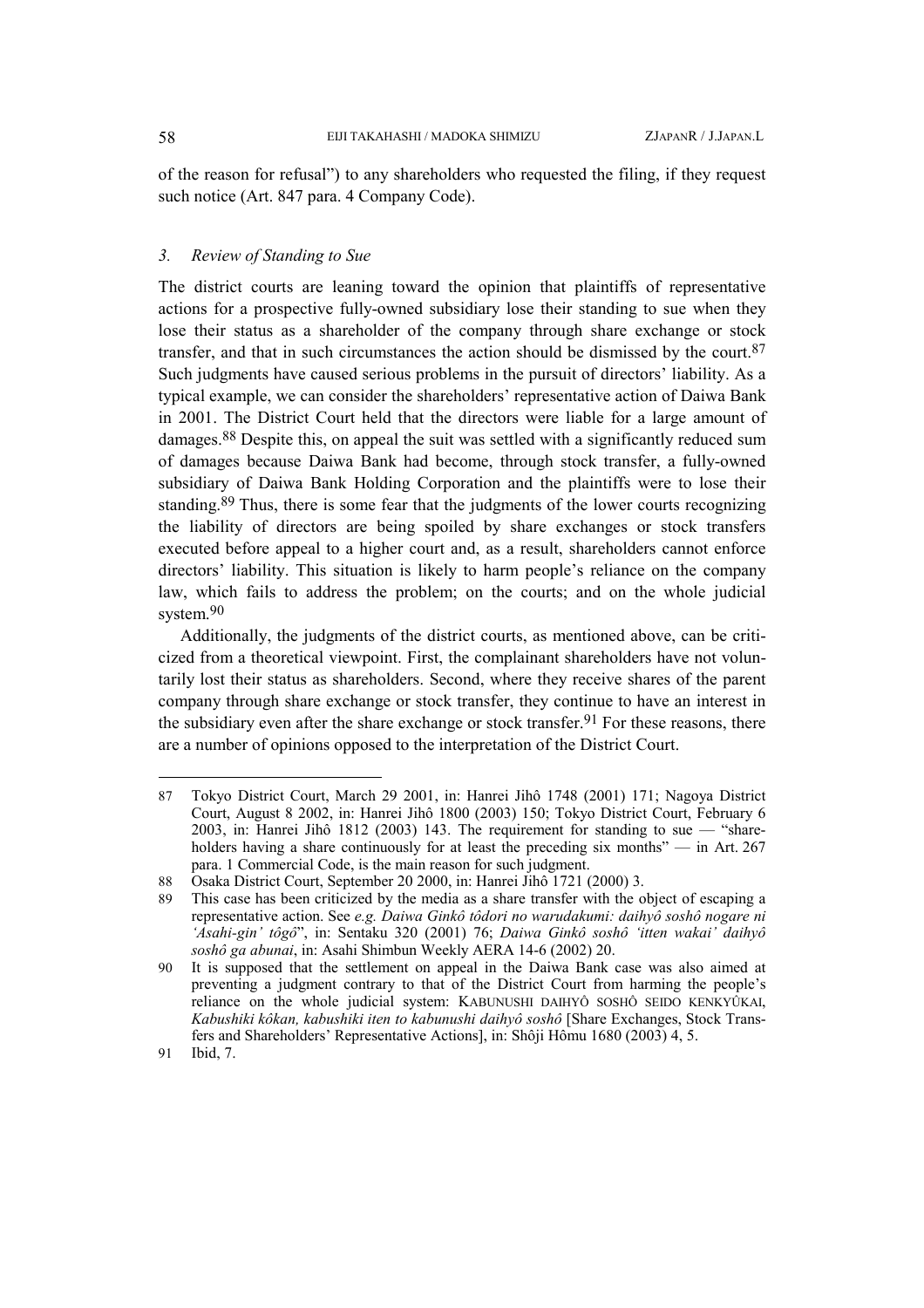<span id="page-24-1"></span>In consideration of these discussions, the new law provides that shareholders of a prospective subsidiary do not, through share exchange or stock transfer, lose their standing to sue in representative actions of that company where they are given shares of the new parent company (Art. 851 para. 1 no. 1 Company Code). The reason the new law protects only shareholders who become shareholders of the parent company is related to the second theoretical problem mentioned above.

The same problems apply to shareholders who lose their status as a shareholder of the company through merger. Thus, the new law offers to such shareholders the same measures as those stated above. The new law provides that shareholders of a company extinguished through merger or other measures do not lose their standing to sue in representative actions where they become shareholders of the company surviving the merger (including cases where the shareholders of a company extinguished in a triangular merger receive shares of the surviving company's parent company, which the surviving company holds) (Art. 851 para. 1 no. 2 Company Code).

#### VII. ACCOUNTING AUDITOR

#### *1. Companies Permitted to Have an Optional Accounting Auditor*

As we mentioned above, the existing law requires Large Companies to have an accounting auditor. Although the law also permits other types of companies to have an accounting auditor via the Constructive Large Company system, Small Companies are excluded (Art. 2 para. 2 Exceptional Provisions). Venture businesses, however, need an accounting auditor to secure the objective fairness of the company's financial state-ments and to raise funds smoothly.<sup>[92](#page-24-0)</sup> The new law therefore permits Small Companies to optionally have an accounting auditor, as long as this is permitted by a provision in the articles of incorporation (Art. 326 para. 2 Company Code; see also Final Draft Part 2 Chap. 3, 6(1)). Although the existing law requires a Constructive Large Company to adopt either the Company with Committees or the Company with a Corporate Auditor structure, the new law abolishes this rule because it is not reasonable for a Small Company to be required to adopt either structure.

Under the new law, companies are relatively free to design their own structure (see II.2. above). In relation to this, a problem arises when determining how freely a company with an accounting auditor is allowed to design its own structure. Under the existing law, the audit by an accounting auditor is combined with the audit by a corporate auditor,[93](#page-24-1) and, under the new law, an accounting auditor's remuneration package

<span id="page-24-0"></span><sup>92</sup> Comments on Tentative Draft Part 4 Chap. 4, 11 (2).

<sup>93</sup> For example, the participation of the board of corporate auditors in the appointment and dismissal of an accounting auditor (Art. 3 para. 2; Art. 5-2 para. 3 Exceptional Provisions), the duty of an accounting auditor to report directors' malfeasance to the board of corporate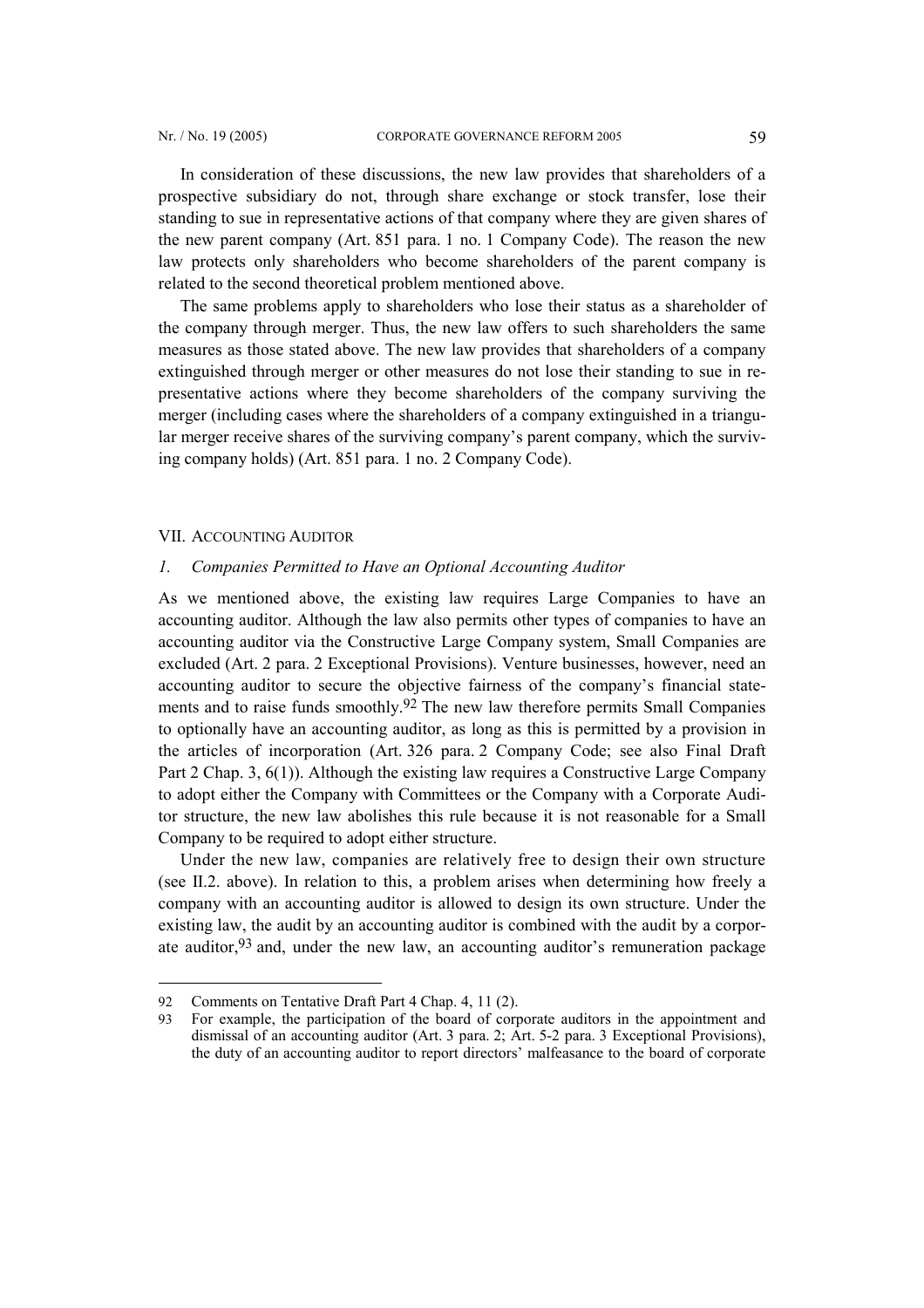requires the approval of a corporate auditor (Art. 399 Company Code; see VII.2. below). Therefore, the new law requires a company with an accounting auditor to appoint either a corporate auditor (or a board of corporate auditors) or have the three committees (a Large Company which is not a Restricted Share-Transfer Company is required to appoint eit her a board of corporate auditors or the three committees; Art. 327 para. 3 Company Code).

### *2. Compensation of an Accounting Auditor*

Under the existing law, the approval of the board of corporate auditors is required to appoint or dismiss an accounting auditor (Art. 3 paras. 2-3; Art. 5-2 para. 3; Art. 6 para. 3 Exceptional Provisions). On the other hand, there is no provision requiring the participation of the board of corporate auditors or the audit committee in a decision on an accounting auditor's compensation, and a representative director or a representative officer can negotiate with the accounting auditor and arbitrarily decide a compensation sum. Such a scheme is problematic from the viewpoint of the independence of an accounting auditor from the management. Among foreign laws, Art. 301 para. 2 of the Sarbanes-Oxley Act provides that the audit committee must bear direct liability for the appointment of an incorporated accounting firm, the decision as to that firm's compensation, and supervision over the firm. Also, according to Art. 111 para. 2 no. 3 of the Aktiengesetz of Germany, it is the role of the board of corporate auditors to appoint an accounting auditor.[94](#page-25-0) Considering these circumstances in foreign countries, the new law gives the power to approve a decision on an accounting auditor's compensation to a board of corporate auditors (in cases where the company does not have a board of corporate auditors, the majority of corporate auditors) and to the audit committee (Art. 399 Company Code).

### *3. Accounting Auditors' Liability to the Company*

Recently, it seems that there is a growing discussion throughout the world on the importance of external audit. Considering this, the new law permits shareholders to pursue an accounting auditor's liability to the company through a shareholders' representative action (Art. 847 para. 1 Company Code). Some have expressed the opinion that this is not appropriate because an accounting auditor is not an officer of the company.[95](#page-25-1)

 $\overline{a}$ 

<span id="page-25-0"></span>auditors (Art. 8 para. 2 Exceptional Provisions) and so on.

<sup>94</sup> M. YANAGA, *Kansanin no gaikanteki dokuritsu-sei* [The Apparent Independence of Auditors] (Tokyo 2002) 302.

<span id="page-25-1"></span><sup>95</sup> See S. MORIMOTO, *Dai-kaisha no kanri unei to kaisha hôsei no gendai-ka ni kansuru yôkô shian* [*Chû*] [Management of Large Companies and the Tentative Draft on the Modernization of the Company Law [2]], in: Shôji Hômu 1700 (2004) 26, 32.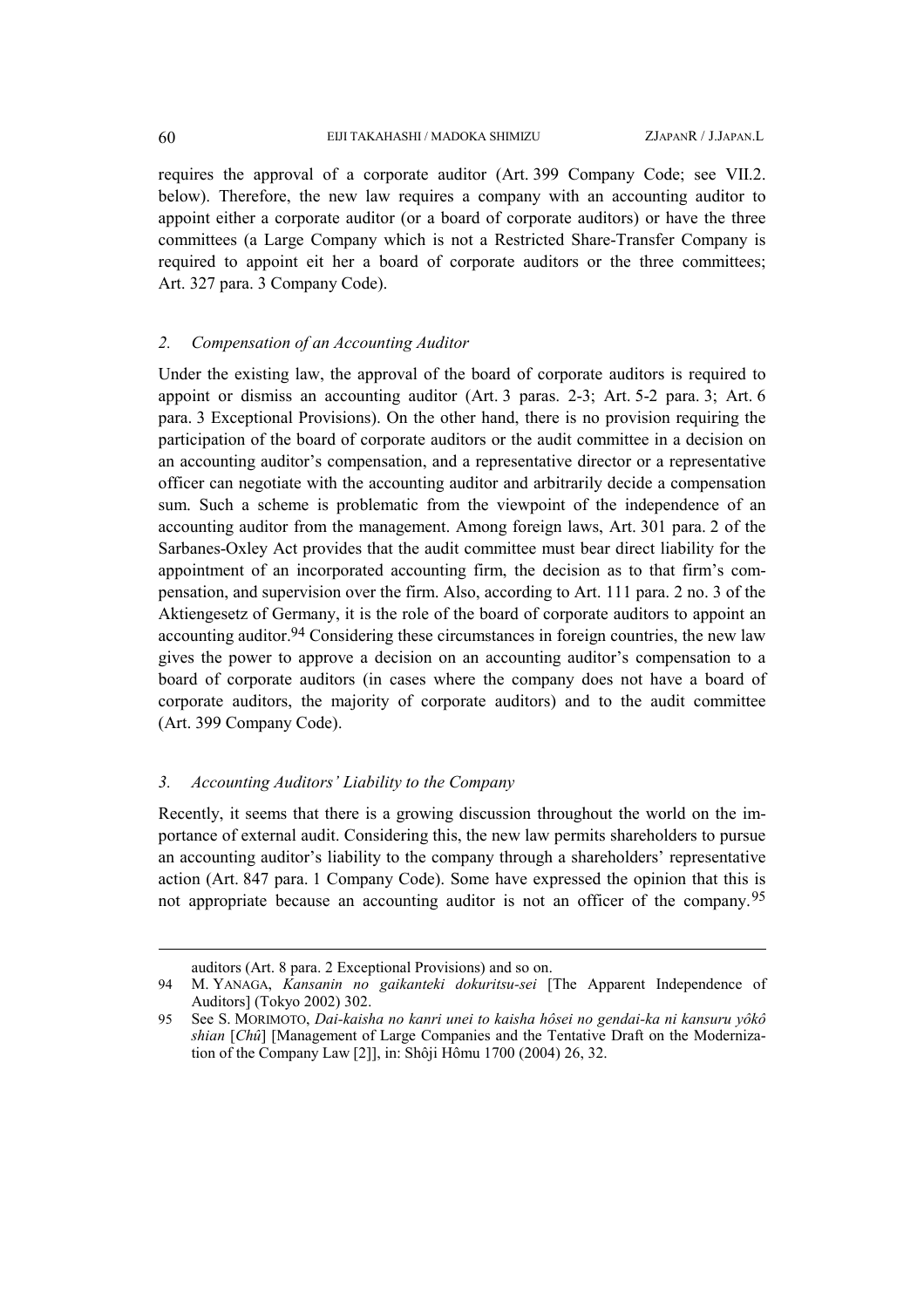$\overline{a}$ 

However, there is the same fear as with a director that the company may neglect to pursue an accounting auditor's liability because of their close connection with the management. Besides, accounting auditors fulfill an important function in the accounting of the company. It is therefore necessary to introduce a shareholders' representative action for an accounting auditor's liability to ensure the fairness of his/her audit activity. The new law also provides exemption or a contract for limitation of the accounting auditor's liability in the same way as for external directors (Arts. 424-427 Company Code).

The criterion for calculating the maximum amount of exemption is also the same as for that of external directors (Art. 425 para. 1 no. 1 Company Code).<sup>[96](#page-26-0)</sup> As there was originally no provision about exemption of an accounting auditor's liability, a company seems to be freely able to conclude a contract of exemption of liability with its accounting auditor[.97](#page-26-1) There is therefore some fear that companies may take advantage of the exemption of liability as a means to negotiate for a reduction of an accounting auditor's remuneration and consequently the quality of audit by the accounting auditor may deteriorate.[98](#page-26-2) The new law sets the maximum amount of exemption on the basis of an

<span id="page-26-0"></span><sup>96</sup> Namely, the maximum amount of exemption is the balance of the amount of damages for which an accounting auditor would be liable, after subtraction of the amount equal to double the highest total amount of property interests the accounting auditor received, or is entitled to receive, as remuneration or other compensation for the performance of his/her duties during the business year in which falls the date on which the shareholders' meeting adopting such resolution was concluded, or any of the preceding business years: Art. 425 para. 1 no. 1 Company Code; Art. 266 para. 7 no. 1; Art. 266 para. 18 Commercial Code).

During the preparation of the reform proposal, the issue of which limit of exemption should be adopted for an accounting auditor's liability was discussed. The three options were:

<sup>(</sup>i) that of an outside director's liability (the balance of the amount of damages after subtraction of double the amount of property interests he/she received from the company; Art. 266 para. 7 no. 1, Art. 266 para. 18 Commercial Code); (ii) that of a director's liability (the balance of the amount of damages after subtraction of quadruple the amount of property interests he/she received from the company; Art. 266 para. 7 no. 1 Commercial Code); or (iii) that of a representative director's liability (the balance of the amount of damages after subtraction of six times the amount of the property interests he/she received from the company; Art. 266 para. 7 no. 1, Art. 266 para. 17 Commercial Code). However, the issue is not which amount an accounting auditor's liability should be balanced with, but which limit is more effective as a sanction (see Minutes No. 11).

There is an opinion that the limit of exemption of an accounting auditor's liability should be lower than that of a representative director's liability because it should be a director (and an accounting consultant) who prepares the financial statements and an accounting auditor only audits it. Similarly, it should be higher than that of an outside director's liability because he/she is a specialist in accounting: MORIMOTO, *supra* note 95, 33; Minutes No. 24. For a similar opinion, see N. KOGAKI, *Kabushiki kaisha to yûgen kaisha no kiritsu no ittaika, kaikei kansa-nin* [The Harmonization of Stock Company Rules, Limited Liability Company Rules, and Accounting Auditors], in: Shôji Hômu 1695 (2004) 17, 20.

<span id="page-26-1"></span><sup>97</sup> E. KURONUMA, *Kikan: kaikei kansa-nin* [The Organ: An Accounting Auditor], in: Shôji Hômu 1688 (2004) 32, 36.

<span id="page-26-2"></span><sup>98</sup> Minutes No. 23; Minutes No. 24.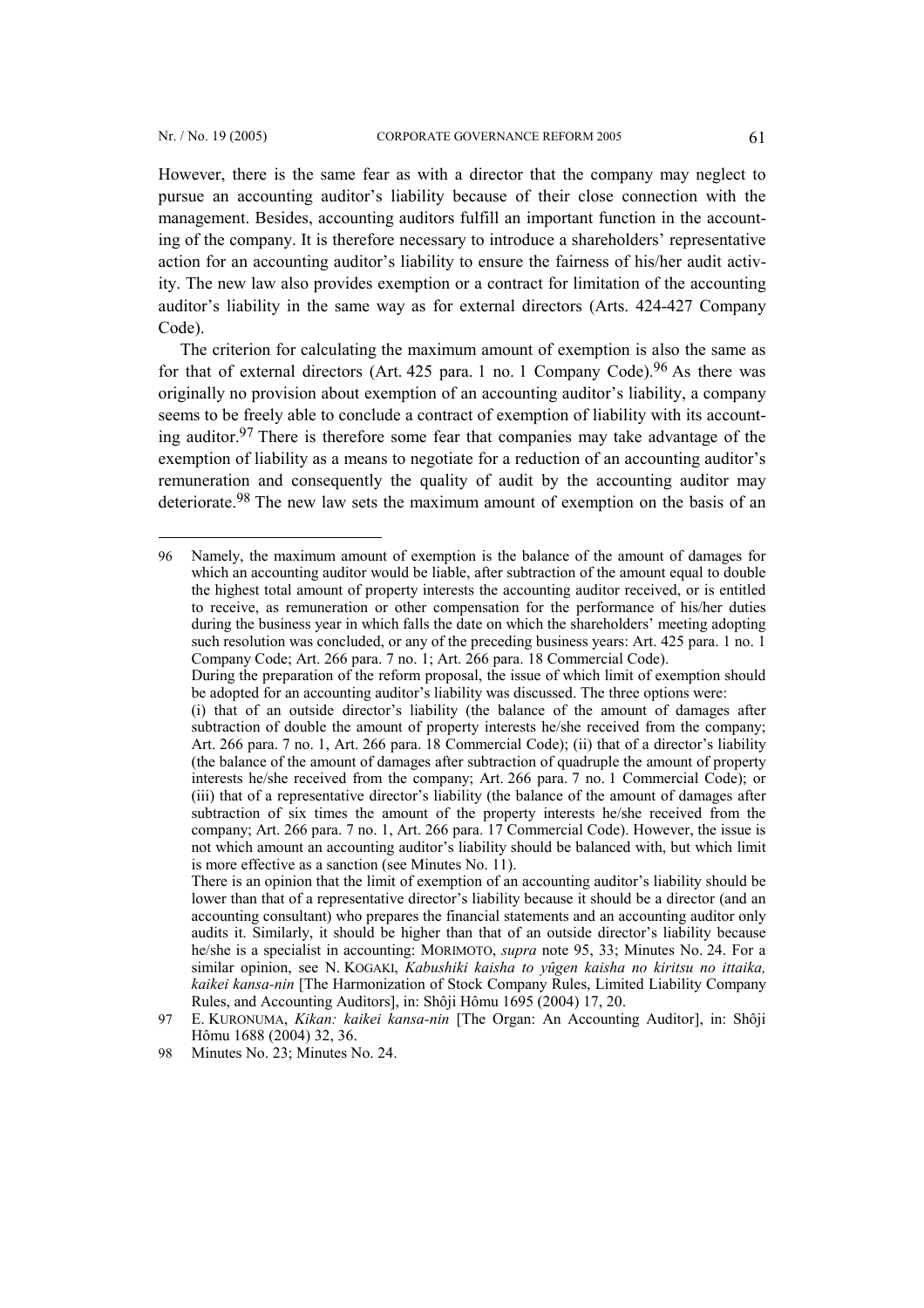accounting auditor's compensation, which the company cannot reduce even by contract. Since an accounting auditor has the function of protecting creditors, it may be thought that the law should provide a concrete sum limit on exemption.[99](#page-27-0) However, we think that the limit on exemption of an accounting auditor's liability should be based on their compensation,[100](#page-27-1) as under the new law, or the law should provide concrete sum limits in addition to the compensation-based limit because compensation-based limits can more effectively reflect what is appropriate in relation to the size of each company. Incidentally, German law provides a concrete maximum sum for which an accounting auditor must bear liability (Art. 323 para. 2 HGB).<sup>[101](#page-27-2)</sup>

#### *4. Where an Accounting Auditor is of the Opinion that Financial Statements are Illegal*

Under the existing law, the balance sheet and profit/loss statement can be approved by the shareholders' meeting (Art. 16, Art. 21-31 Exceptional Provisions) and appropriation can be carried out even if an accounting auditor is of the opinion that the balance sheet and profit/loss statement are illegal (Art. 283 para. 1 Commercial Code).[102](#page-27-3) In contrast, the new law requires a company to show clearly in the public notice of accounts where an accounting auditor is of the opinion that the financial statements are illegal or he/she states that he/she could not make the necessary investigation for an audit (Art. 440 Company Code). This is because the approval of the shareholders' meeting cannot make illegal financial statements legal, and once an accounting auditor – a specialist in accounting – is of the opinion that the statements are illegal, the company should disclose this to its creditors and other stakeholders.[103](#page-27-4)

## *5. Registration of an Accounting Auditor*

The new law requires a company to register the fact that it has an accounting auditor and the accounting auditor's name (Art. 911 para. 3 no. 19 Company Code). This is due to the fact that whether or not the company has an accounting auditor is important to the

 $\overline{a}$ 

<span id="page-27-0"></span><sup>99</sup> Minutes No. 24; MORIMOTO, *supra* note 95, 33.

<span id="page-27-1"></span><sup>100</sup> KOGAKI, *supra* note 96, 20.

<span id="page-27-2"></span><sup>101</sup> However, the reason for providing a concrete maximum sum of liability is to enable an accounting auditor to be protected by legal audit insurance and to enable a company required to be audited by an accounting auditor to engage one easily. M. YANAGA, *Kaikei kansa-nin no sekinin no gentei* [Limitations on Accounting Auditors' Liability] (Tokyo 2000) 164.

<span id="page-27-3"></span><sup>102</sup> However, such situation is scarcely seen in the case of listed companies because such an opinion on the part of an accounting auditor may lead to them being delisted: E. KURO-NUMA, *Kansa-yaku kaikei kansa-nin* [Corporate Auditors and Accounting Auditors], in: Jurisuto 1267 (2004) 73, 79.

<span id="page-27-4"></span><sup>103</sup> See Comments on Tentative Draft Part 4 Chap. 4, 11 (4).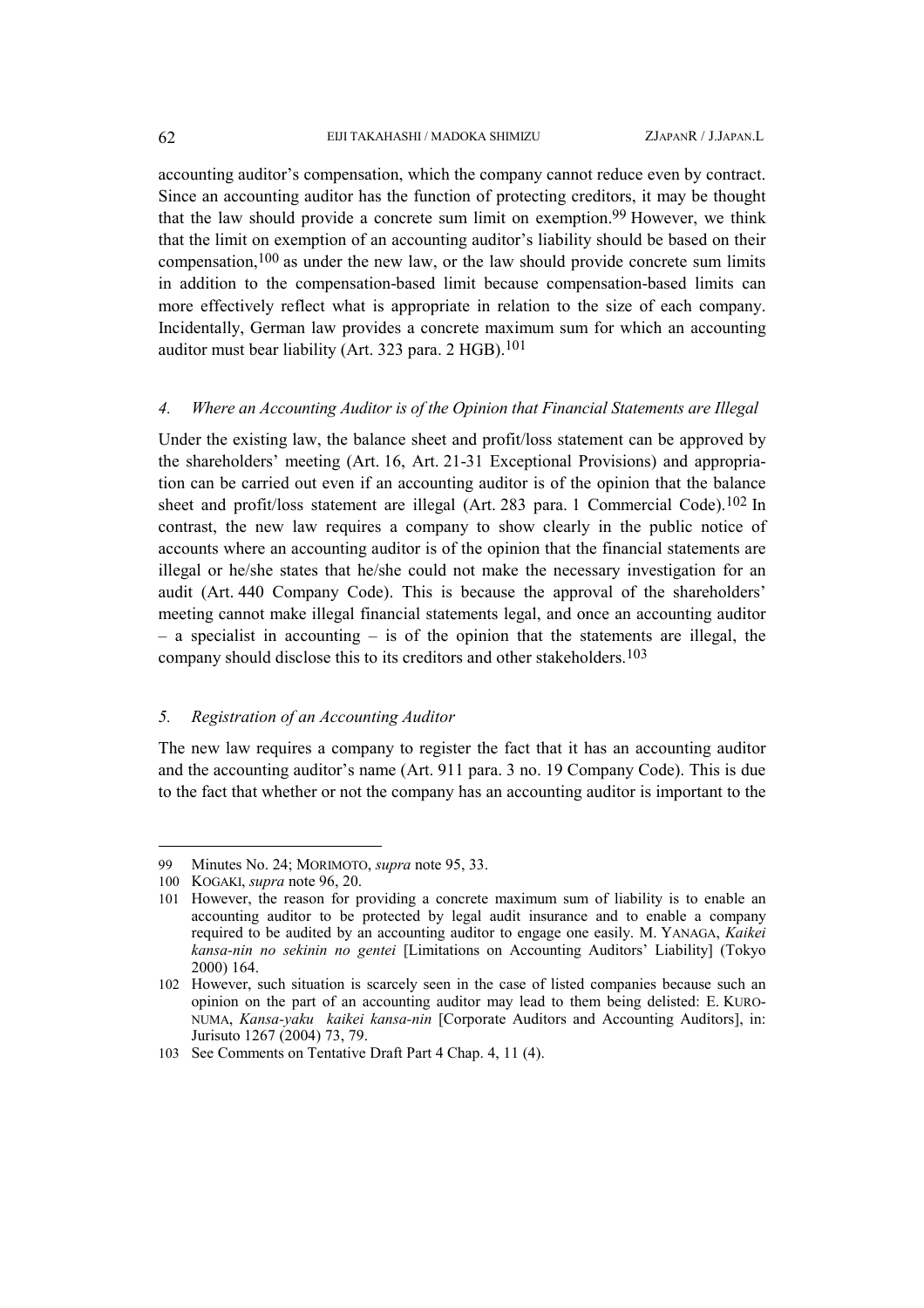company's creditors and other stakeholders, and the new law expands the range of companies which optionally can have an accounting auditor (see VII.1. above). [104](#page-28-0) Especially for small companies, this will help to ensure smooth fundraising. [105](#page-28-1)

## *6. Other*

In addition to the items mentioned above, at the beginning of work on the reform, it was proposed that the existing criteria for determining which companies must have an accounting auditor should be revised and new criteria based on information such as total assets, sales and the number of employees of the company, as with the EU law, should be introduced (Tentative Draft Part 4 Chap. 4, 11(1) no. 1). However, this proposal was abandoned because a number of Large Companies, which are obliged to have an accounting auditor even under the existing law, do not have an accounting auditor at present. The effectiveness of this regulation was questioned,[106](#page-28-2) and it would therefore be difficult to introduce the new criteria now.[107](#page-28-3)

Moreover, it is also argued that a fully-owned subsidiary preparing consolidated financial statements should not be required to have an accounting auditor because it is actually audited by an accounting auditor of its parent company (Tentative Draft Part 4 Chap. 4, 11(1) no. 3). However, this proposition has, on occasions, been strongly opposed,[108](#page-28-4) and it will be addressed again in discussions to establish a combined cor-porate law in the near future.<sup>[109](#page-28-5)</sup> Thus, this proposal was also abandoned in the 2005 reform.

<span id="page-28-0"></span><sup>104</sup> KURONUMA, *supra* note 97, 36.

<span id="page-28-1"></span><sup>105</sup> Comments on Tentative Draft Part 4 Chap. 4, 11 (8).

<span id="page-28-2"></span><sup>106</sup> S. IWAHARA, *Kaisha kubunKaisha kikan kankei* [Separation of Companies - Corporate Structure], in: Shôji Hômu 1686 (2004) 12, 15.

<span id="page-28-3"></span><sup>107</sup> Minutes No. 23.

<span id="page-28-4"></span><sup>108</sup> There exist the following reasons for opposition. First, an audit by an independent specialist is necessary for fully-owned subsidiaries because even fully-owned subsidiaries often have a lot of creditors and other stakeholders. Second, without an audit by an accounting auditor, stakeholders of the subsidiary will not be sufficiently protected because the existing law does not require the parent company to guarantee its subsidiaries' debts. Third, there are many fully-owned subsidiaries which independently run their own business and are not subject to the regular control of their parent company. Fourth, an accounting auditor should audit the subsidiary directly in order to clarify its liability (T. AIZAWA ET AL., *Kaisha hôsei no gendai-ka ni kansuru yôkô shian ni taisuru kakukai iken bunseki* [An Analysis of the Opinions of Various Fields on the Tentative Draft on the Modernization of the Company Law], in: Bessatsu Shôji Hômu 273 (2004) 1, 43-44. Finally, where the parent company is purely a holding company, the subsidiaries should be required to have an accounting auditor because the business of the group is actually executed by the subsidiaries and the group's majority stakeholders are affected by them: MATSUI, *supra* note 62, 48.

<span id="page-28-5"></span><sup>109</sup> Minutes No. 23; Minutes No. 24.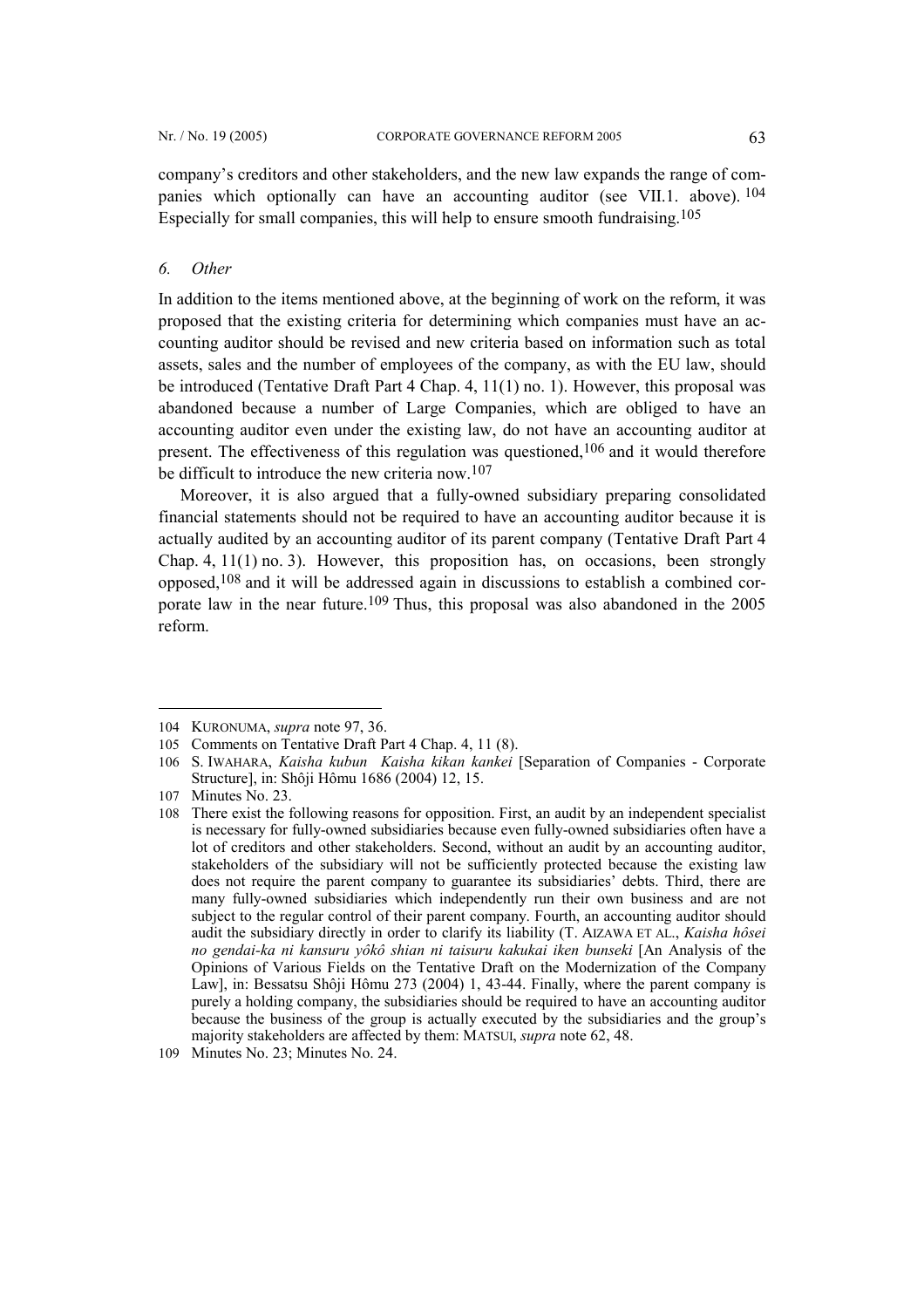#### VIII. REFORMS TO RELAX REGULATIONS AND ANSWER BUSINESS NEEDS

The following are examples of reforms to relax regulations and to answer business needs, other than the relaxation of directors' liability (see V.1. above). First, the new law permits a company to extend the term during which shareholders may exercise their right to make proposals (Art. 303 para. 2 Company Code), provided it is permitted by the articles of incorporation, in order to increase the number of occasions at which shareholders may exercise their rights. Second, the provision limiting the location of convocation to the location of the head office or a location adjacent thereto (Art. 233 Commercial Code) is to be repealed. Third, a company is permitted to appoint an inspector of the shareholders' meeting to answer the need to secure the objective fairness of the meeting procedure (Art. 306 para. 1 Company Code). Fourth, the system of exercising voting rights in writing or via electromagnetic devices in a shareholders' meeting has been reviewed (Arts. 239-2, 239-3 Commercial Code; Art. 298 para. 1 no. 3, Art. 298 para. 2, Art. 311, Art. 312 Company Code). Fifth, a company is permitted to have a provision in its articles of incorporation allowing for a resolution of the board of directors in writing or via electromagnetic devices (Art. 370 Company Code). Sixth, the requirement of having an important assets committee, devised in the 2002 reform, is relaxed in order to eliminate the prevention of prompt decision-making in companies with a large board of directors (Art. 373; proviso in Art. 383 para. 1 Company Code). Finally, companies are permitted to elect a substitute officer in advance (Art. 329 para. 2 Company Code).

Below we explain those matters which seem to be especially important.

#### *1. Reasons for Disqualification of Directors*

The new law excludes "a person adjudicated bankrupt who has not been rehabilitated" (Art. 254-2 para. 2 Commercial Code) from reasons for disqualification of directors (see Art. 331 para. 1 no. 3 Company Code). In a medium or small-sized company, the management often individually guarantees the company's debt. Where the company is adjudicated bankrupt, members of management are often pursued for guarantor's liability and are declared bankrupt. As a result, the members of management are disqualified as directors by Art. 254-2 para. 2 of the Commercial Code. However, recently, bank-ruptcy proceedings such as the Civil Reconstruction Law, <sup>[110](#page-29-0)</sup> enacted in 2000, in which the management works on re-establishing the company while retaining their status as directors, are being watched with interest in the economic depression. This is because giving a bankrupt management the opportunity to conduct business is thought to help stimulate economic activity.<sup>[111](#page-29-1)</sup> If a bankrupt were not permitted to be a director, then

<span id="page-29-0"></span><sup>110</sup> *Minji saisei-hô*. Law No.225/1999, as amended by Law No. 124/2004.

<span id="page-29-1"></span><sup>111</sup> Comments on Tentative Draft Part 4 Chap. 4, 2 (2).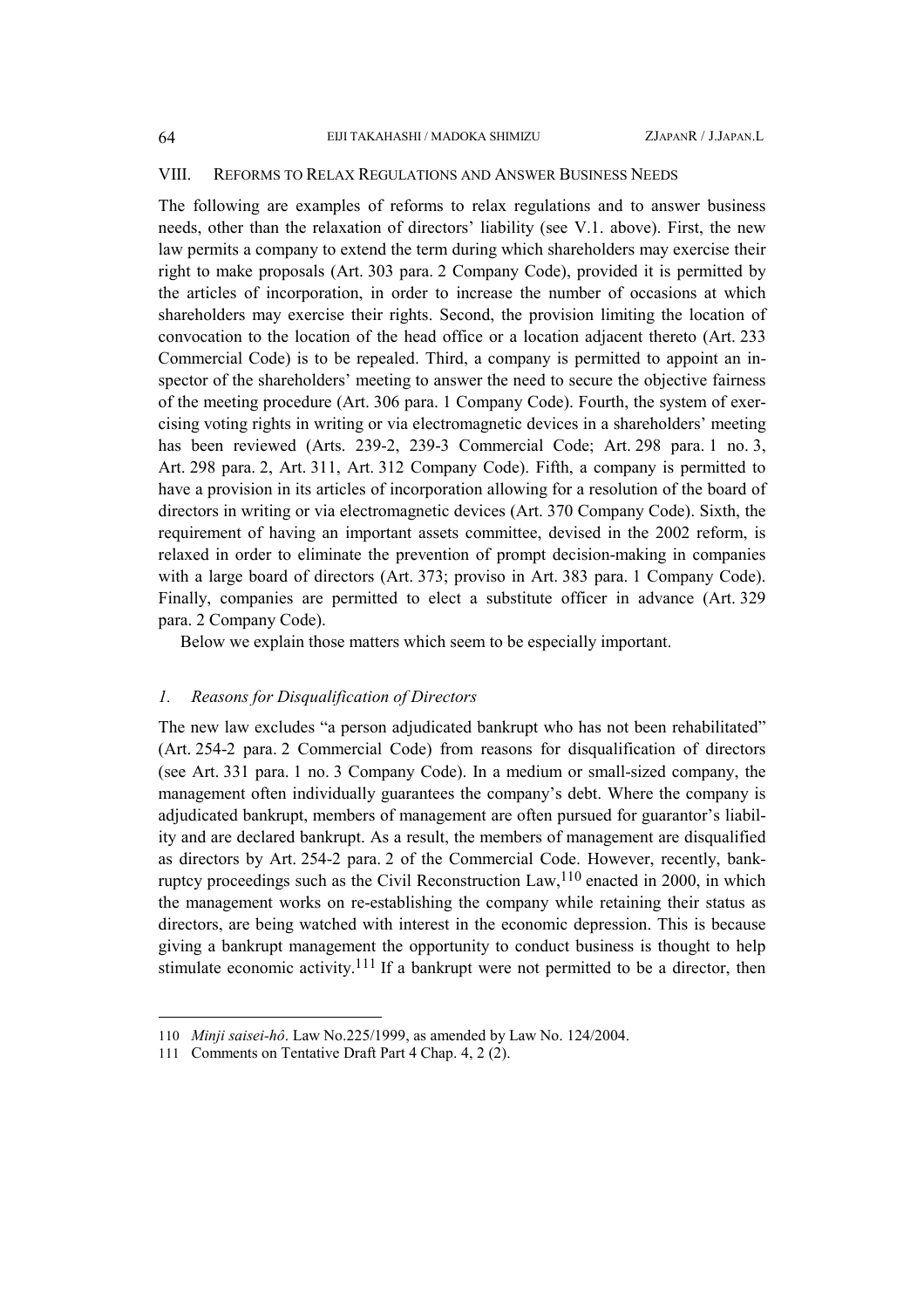companies would not be able to use such a proceeding. The new law intends to prevent such a situation and to facilitate bankruptcy proceedings.

A person who has been sentenced to a criminal penalty for a crime and has not completed the requirements of such penalty cannot be a director (Art. 254-2 nos. 3-4 Commercial Code; Art. 331 para. 1 nos. 3-4 Company Code). Under the existing law, a crime under the company law is distinguished from a crime under other laws and the former is treated more strictly than the latter. This is because a person who has been sentenced to a criminal penalty for a crime under the company law, which regulates directly the order of companies, is considered more unqualified to be a director. The new law includes a crime under the Securities and Exchange La[w112](#page-30-0) and crimes under all kinds of bankruptcy law in the category of crimes treated more strictly (Art. 331 para. 1 no. 3 Company Code). The reason for such amendments is that the Securities and Exchange Law is the basic law regulating stock exchange and is closely connected with the order of publicly-held companies, and bankruptcy law is also closely connected with the order of companies.<sup>[113](#page-30-1)</sup>

#### *2. Dismissal of a Director*

To ensure the position of a director,  $114$  under the existing law a special resolution of the shareholders' meeting (Art. 343 Commercial Code)<sup>[115](#page-30-3)</sup> is required to dismiss a director (Art. 257 para. 2, Art. 257-3 para. 2 Commercial Code). Under the new law, however, the shareholders' meeting can dismiss a director by ordinary resolution (Art. 341 Company Code).[116](#page-30-4) This is because, under the new law, a company with a board of directors, a board of corporate auditors and an accounting auditor is permitted to decide the distribution of surplus by resolution of the board of directors, without approval of the shareholders' meeting (Art. 459 Company Code; see V.2. above) and so it is necessary to facilitate the shareholders' control over directors through the appointment and dismissal of a director.

The English law (Companies Act 1985 §303 para. 1) and the French law (Code de Commerce §L225-75, §L225-18) require an ordinary resolution of the shareholders'

 $\overline{a}$ 

<span id="page-30-0"></span><sup>112</sup> *Shôken torihiki-hô*. Law No. 25/1948, as amended by Law No. 124/2004.

<span id="page-30-1"></span><sup>113</sup> Ibid.

<span id="page-30-2"></span><sup>114</sup> EGASHIRA, *supra* note 21, 345.

<span id="page-30-3"></span><sup>115</sup> The resolution must be adopted by a vote of two-thirds or more of the voting rights of all shareholders present at the shareholders' meeting. The quorum for a special resolution at a shareholders' meeting is a majority of the total voting rights of all shareholders or the number of voting rights specified in the articles of incorporation (Art. 343 para. 1 Commercial Code).

<span id="page-30-4"></span><sup>116</sup> The resolution must be adopted by a majority of the voting rights of the shareholders present, who must represent a majority of the voting rights of all shareholders who can exercise voting rights, unless the company's articles of incorporation provide otherwise (Art. 341 Company Code).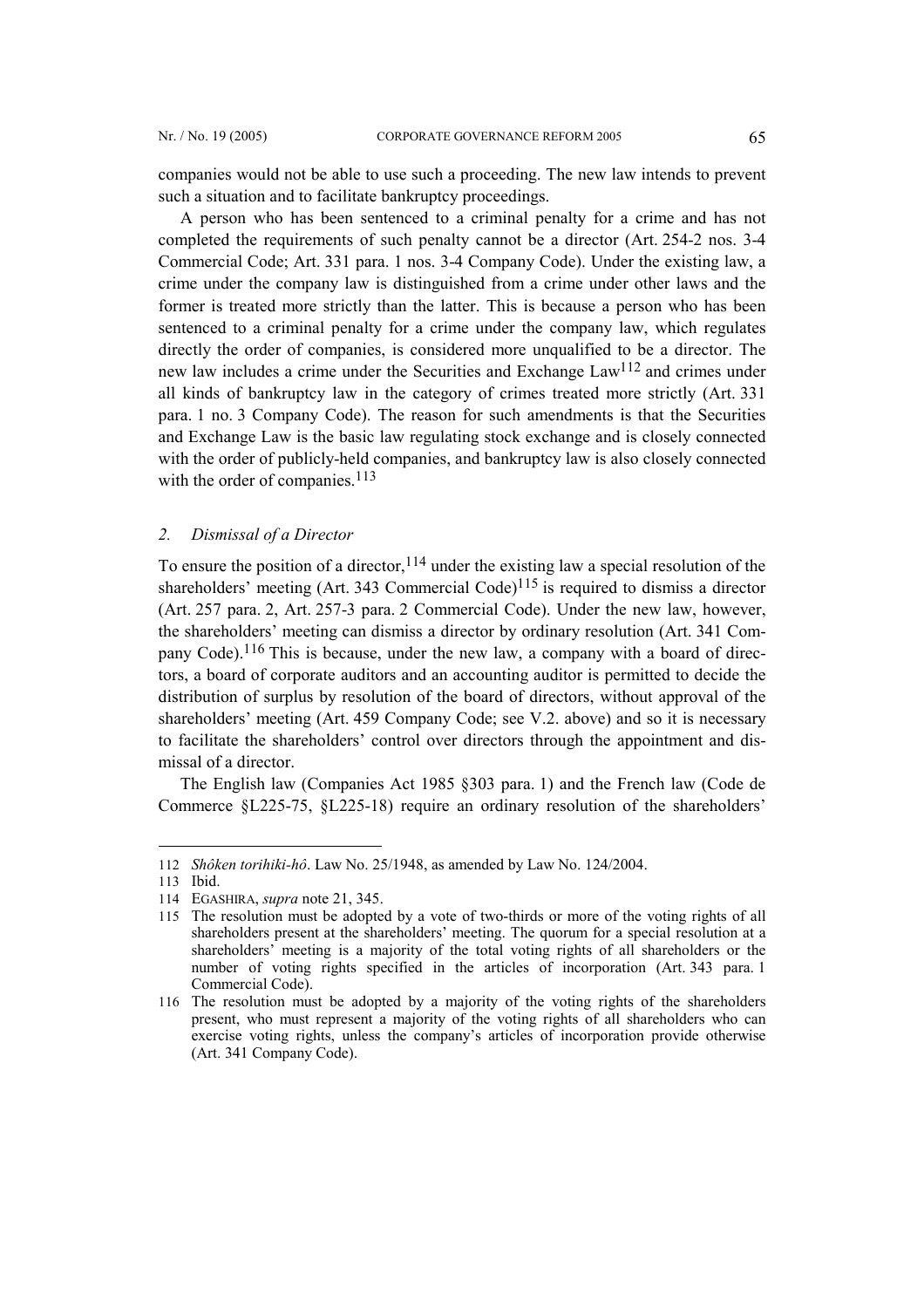meeting to dismiss a director. In the United States, an ordinary resolution is required for dismissal of a director under the Model Business Corporation Act (MBCA §7.25). Although the company law of California requires a special resolution, which is the same as the resolution for modification of the articles of incorporation, the requirement for a special resolution is a majority of the voting rights of outstanding stock and this requirement is a somewhat relaxed one (Cal. Corp. Code §303 para. (a); §152). Therefore, it seems appropriate from the viewpoint of comparative law that the new law permits dismissal of a director by ordinary resolution.

A director appointed by means of cumulative voting (Art. 342 para. 1 Company Code) cannot be dismissed by ordinary resolution (Art. 342 para. 6, Art. 309 para. 2 no. 7 Company Code) due to the purpose of the cumulative voting system. [117](#page-31-0)

A special resolution is required to dismiss a corporate auditor under the new law as well as under the existing law because of the need to ensure the position of a corporate auditor (Art. 309 para. 2 no. 7 Company Code). $118$ 

#### IX. CONCLUSION

The ideal corporate governance structure seems different from company to company. The new law, which permits companies to more freely design their corporate governance structure, could realize a more suitable governance structure for each company.

We agree with the efforts to provide more suitable regulations for small closely-held companies because it will help the development of venture business and the encouragement of enterprise, which are needed under a deflationary depression. However, considering only small-sized companies does not entirely cover the matters of closely-held companies. There are now many large fully-owned subsidiaries. In this respect, it is noteworthy that the new law provides various options for corporate governance structure, with the combination of two different bases to separate regulations – namely, the basis of shareholder fluidity and the basis of company size.

Although the state of the Japanese economy is still uncertain, it is said that the most difficult part is over and that companies will recover their strength. In these circumstances, the management of companies will be expected to manage their business much

<span id="page-31-0"></span><sup>117</sup> Cumulative voting is a technique introduced to give minority shareholders sufficient voting power to elect their representative to the board of directors. In cases where cumulative voting is demanded in a resolution for the appointment of directors, the number of voting rights attaching to each share shall be equal to the number of directors to be appointed. In such cases, each shareholder may exercise his/her voting rights by voting for only one candidate or by voting for two or more candidates (Art. 342 para. 3 Company Code). Candidates shall be deemed to have been appointed as directors in the order of votes received (Art. 342 para. 4 Company Code).

<span id="page-31-1"></span><sup>118</sup> Minutes No. 20.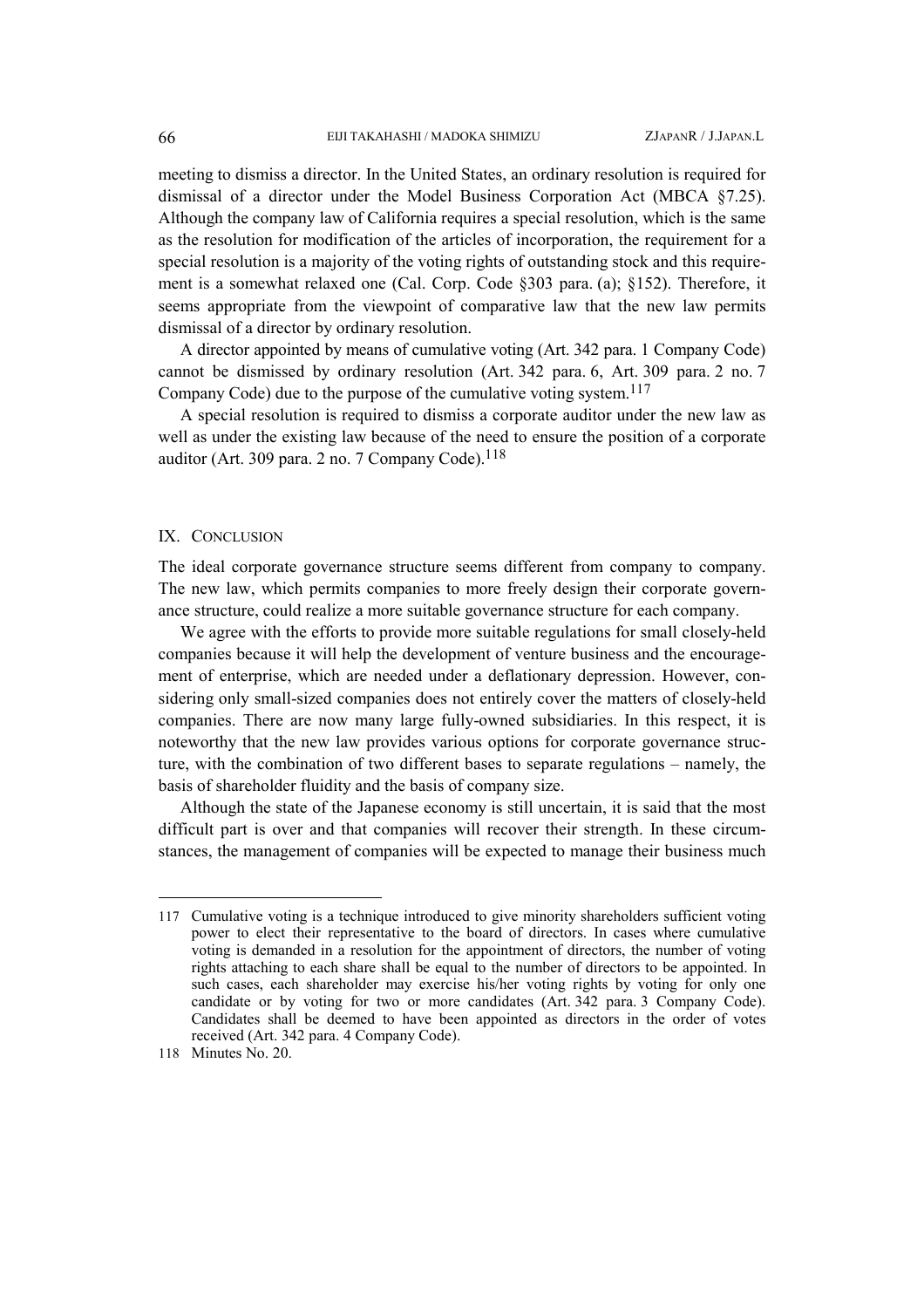more positively and boldly. Viewed in this light, we approve of the relaxation of regulations on director's liability and the amendments relating to shareholders' representative actions in the new law. However, this relaxation of the regulations must lead to the realization of liability of the management.<sup>[119](#page-32-0)</sup>

With respect to the introduction of an accounting consultant and the expansion of the range of companies permitted to have an accounting auditor, the business world expects them to be able to secure the objective fairness of financial statements and to ensure smooth fundraising. However, the substantial purpose of these rules is to secure actual fairness in financial statements. If an accounting consultant or an accounting auditor is used to give the impression of fair financial statements, it would be contrary to this purpose. In the interests of preventing such a situation, we agree that shareholders should, under the new law, be able to pursue the liability of an accounting consultant or an accounting auditor through shareholders' representative actions.

The purpose of the recent reform of company law is to improve the efficiency of management and bolster an international competitive edge. The realization of this purpose will also depend on whether the new law improves the soundness of management. This is because good corporate governance is an important factor in foreign investment, which is now a key to the success of the Japanese economy. We believe the new law still has some problems in this area. We will need to examine the implementation of the new law to see whether the 2005 reform guarantees the soundness of management in Japan and improves the international competitiveness of Japanese companies in a real sense.

#### ZUSAMMENFASSUNG

 $\overline{a}$ 

*Mit der grundlegenden Reform des japanischen Gesellschaftsrechts im Jahre 2005 ist die Vielzahl von Reformen der jüngsten Vergangenheit auf diesem Rechtsgebiet zu einem vorläufigen Abschluß gekommen. Der nunmehr vorliegende endgültige Gesetzesentwurf vom Juni diesen Jahres nennt die Schaffung eines allgemein verständlichen Gesellschaftsrechts als eines der wesentlichen Ziele der Reform. Insbesondere galt es, die altmodische Sprache zu modernisieren, die seit der Inkraftsetzung des Handelsgesetztes in der Meiji-Ära nicht mehr geändert worden war. Auch sollten Fachbegriffe neu geordnet und Auslegungsfragen geklärt werden. Zudem wurden die auf Gesellschaften bezogenen Gesetzesvorschriften (Teil II des Handelsgesetzes, das GmbH-Gesetz und das Gesetz über Ausnahmen vom HG) in einem neuem* Kaisha-hô *(Gesell-*

<span id="page-32-0"></span><sup>119</sup> KITAMURA, *supra* note 72, 15. Inaba considers that the director's liability (of a Company with a Corporate Auditor) under the existing law is too strict and actually makes a director's liability merely nominal: INABA, *supra* note 82, 13.